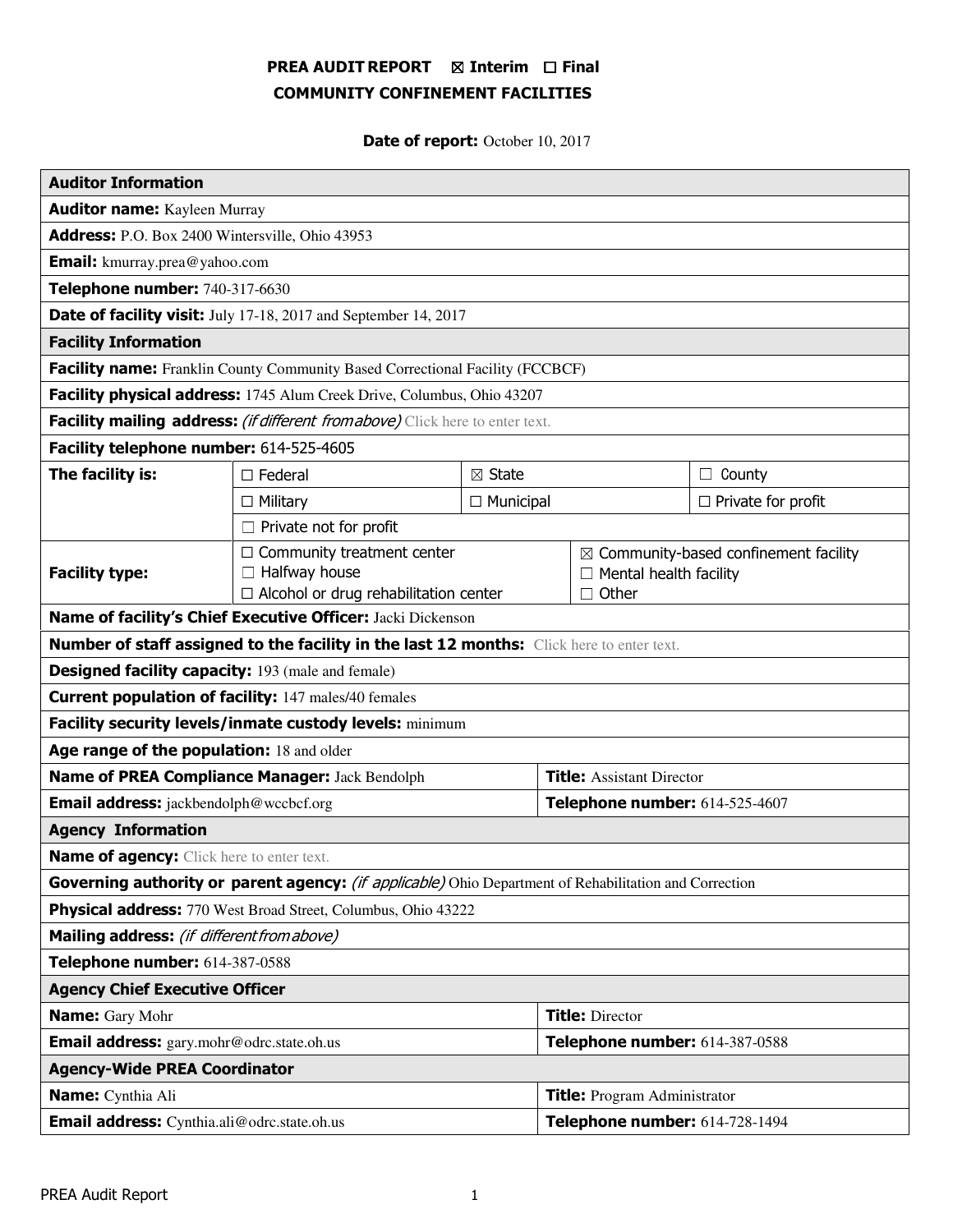#### AUDIT FINDINGS

## NARRATIVE

The PREA audit for Franklin County Community Based Correctional Facility was conducted on July 17-18,2017 and September 14, 2017 in Columbus, Ohio. Franklin County opened in October of 1993 and continues to provide a secure treatment environment for male and female felony offenders. The facility provided the auditor with an email that contained relevant documentation to indicate compliance with the PREA standards. The pre-audit questionnaire, a list of community partners and their phone numbers, floor plans, and MOU's were included in the documentation. The auditor had ample time to review the documentation before the onsite audit.

During the audit the auditor toured the facility and conducted formal and informal staff and resident interviews. During the tour it was noted that multiple PREA audit notices were posted in both resident and staff areas including the main entrance where visitors to the facility could also see the notices. The notices included the name and address (mailing and email) of the auditor and the date in which the notice was posted. The auditor received no contact from residents or staff prior to the audit. Also posted were notices as to how anyone could report a PREA allegation. The notices included the names and numbers of internal and external agencies they can make an anonymous report, and that anyone can report a PREA allegation to any staff member at any time verbally or in writing.

Fifteen male residents and five female residents from the various housing units were interviewed including one resident that requested to speak with the auditor. Residents were asked about their experience with PREA education, allegation reporting, communication with staff, safety, restrooms, knock and announcements, grievance procedures, pat downs, PREA brochures/postings, and the zero tolerance policy. The resident who requested to speak with the auditor wanted information about a prior allegation and retaliation charge. One resident who identified as being gay was interviewed. The resident who identified as being gay was also questioned on his concern for the housing unit or dorm and if it is a dorm selected based on sexual orientation.

The auditor also interviewed specialized staff. This staff includes the Interim Executive Director (September 14, 2017 interview), PREA Coordinator (Assistance Director), Senior Operations Manager, Senior Program Manager, Intake Resident Advisor, Clinical Manager, Human Resource personnel, and Emotional Support personnel. The auditor reviewed Ohio State University Hospital's website for information on their SANE program. The auditor was able to verify services through the organization's website. The facility does have a MOU with Sexual Assault Response Network of Central Ohio (SARNCO) to provide emotional supportive services. The facility will use staff trained emotional support personnel to accompany and support the victim through the forensic medical examination process and investigatory interviews if a SARNCO advocate is not available. Random staff were questioned about PREA training, how to report, to whom to report, filing reports, investigations, conducting interviews, follow-up and monitoring retaliation, first responder duties, and the facility's coordinated response plan.

The facility management staff met with the auditor prior to the commencement of the audit. After a brief opening with agency staff, the auditor toured the facility. The tour consisted of examining all housing units, dorms, bathrooms, group areas, operations posts, recreation yards, utility areas, kitchen, and maintenance areas. A review of employee files, training records, PREA acknowledgments, PREA forms, and data logs was also completed. The auditor gave a closeout and shared some the immediate findings.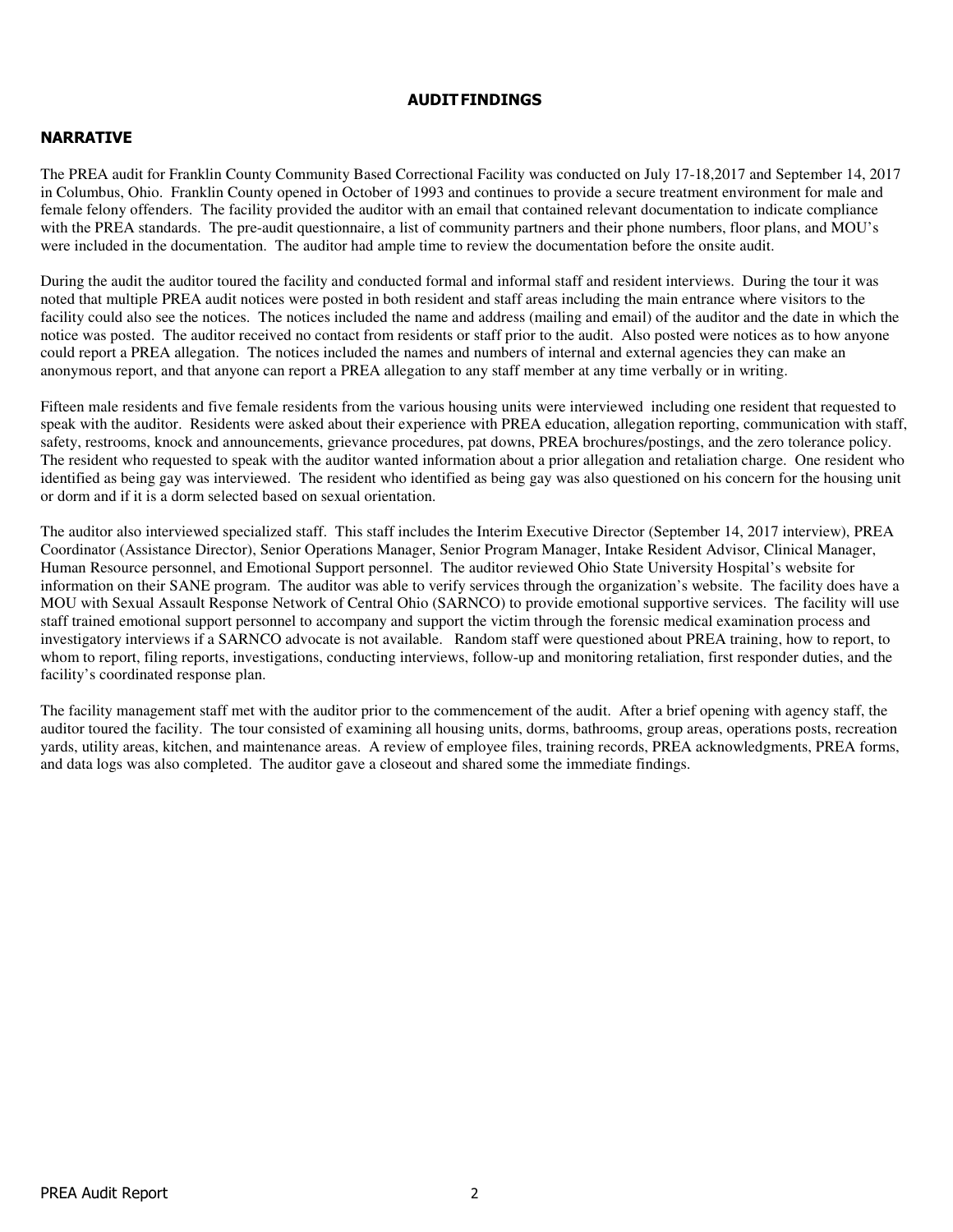# DESCRIPTION OF FACILITY CHARACTERISTICS

The Franklin County Community Correctional Facility is located in Columbus, Ohio and serves adult male and female felony offenders. The facility has two levels that consist of two separate wings in one building, one wing for male residents and one wing for females. The male offender wing can house 150 male residents and the female wing can house 43. In order to access the secure perimeter of the facility one must report to the main entrance, sign in. Residents will enter the main entrance, then enter into a room off the lobby area, and receive a pat down or a strip search. Resident Advisors working Central Control will allow assess through the secure perimeter, while staff members can assess the secure perimeter with electronic key cards.

The facility has several common areas that both the male and female wing have assess; however, the residents have limited interaction with each other. The intake area has two segregation cells that contain a toilet/sink combo unit. Staff members on the outside of the cell can see into the room but no the toilet area. In the wet shower area, staff will complete strip searches. One staff member of the same sex will visually view the residents and check clothing for contraband, while the other staff member of any gender stays on the outside area of the wet shower wall and watches staff complete the search. This staff member has no visual of the resident. In this area, resident will also have orientation group. This group is done upon intake and contains both male and female residents. Staff ensures that each gender is across from the other and that there is no contact.

The dining hall is used for meals, various program activities, and visitation. The facility conducts four meal services for breakfast, lunch, and dinner. There is outdoor eating area but is not currently used by the facility. The kitchen area has several cameras, including the serving line, and security mirrors to cover blind spots. The walk-in coolers and staff offices have windows in the doors. The facility has placed a camera in the pantry area based on a recommendation from the last PREA audit. Male residents can work in the kitchen under staff supervision. There is a sally port area in the back of the kitchen for receiving products. The doors can be unlocked by key or by the main control post. There are cameras that cover the outside dock area.

The maintenance hallway is off from the kitchen. This is a secure area of the building and residents have no access. The auditor had an opportunity to speak with contract maintenance workers about their PREA training and knowledge of knock and announcements. All maintenance storage rooms have windows in the doors.

The program hall is another common area for male and female residents, but resident do not have classes/groups together. The male and female wings have separate entrances to this area. The group rooms do not have cameras but all rooms have windows in the door which give clear line of site views. There is an area in this hallway that is not on camera; however, the hall can be seen by staff working in Central Control. The library is available to male and female residents during scheduled hours.

The facility has three male housing units on two levels. The housing units are equipped with dorm rooms, laundry room, workout equipment, case manager offices, lounge area, bathrooms, and recreation yard access. The bottom level has a housing desk. The dorms are along with perimeter of the unit with the upper level having a catwalk. The units are set up with three-four beds per room while one dorm (K) is set up open bay style. Some camera angles can view into these areas. Residents are required to change in the restroom and be properly dress in common areas. Facility management has identified specific dorm rooms and/or beds for residents that identify as transgender or intersex, and for residents that are classified as vulnerable or abusive. Residents are assigned dorms based upon their Ohio Risk Assessment System (ORAS) score. The residents have laundry rooms have windows in the door and must have staff provide access to the room. The entrance door to the bathrooms have a window in the door. There are three toilet stalls and one multi-use shower with four showerheads. The facility has half curtains covering two of the toilet stalls. The auditor made a recommendation to have the third stall covered as well. This particular stall can be seen when the bathroom door is opened. The bathroom in K dorm has two toilet stalls with doors, two urinals, and one multi-use shower with four showerheads. The shower area is covered by a curtain with clear bottom.

The females are housed in a separate wing of the facility. The female wing is housed all on one floor. A staff housing desk is set up at the top of the dayroom area. This unit contains a dayroom, group rooms, exercise equipment, laundry room, and access to the recreation yard. The dorms on the unit do not have doors and there is a camera that can see into these areas. The residents are required to change in the bathroom and be fully dressed in common areas. There are two bathrooms available, both set up with four toilet stalls with either a door or curtain and two individual shower stalls with curtains. The laundry room has windows in the wall and door.

The facility has put in place several strategies to prevent, detect, and respond to sexual abuse and sexual harassment. The facility has placed security mirrors in strategic places to minimize blind spot areas and Franklin County's electronic surveillance program includes 80 cameras placed throughout the facility (interior and exterior) that have the capability to record and playback up to 30 days. Some cameras are omnidirectional. Camera footage is viewed by Resident Monitor staff assigned to the main control post. Cameras that have views to sensitive areas cannot be seen by cross-gender staff and only have live views. These recordings are stored on a server with only administrative access. Resident Monitor staff are required to conduct four security checks per shift and circulations throughout the day. Identified blind spot areas have increased circulation.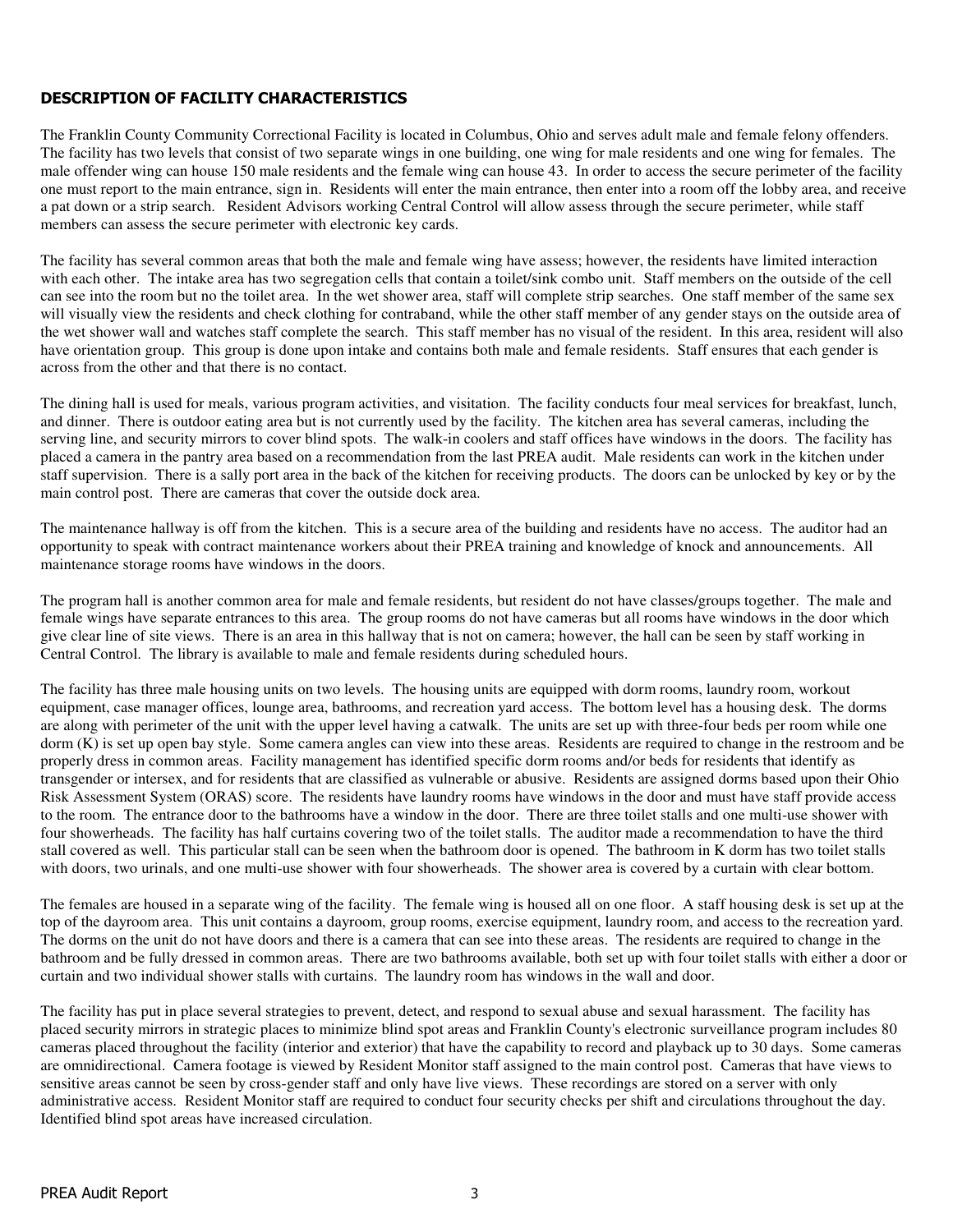## SUMMARY OF AUDIT FINDINGS

Franklin County Community Based Correctional Facility has had three (3) PREA allegations during the reporting period. The allegations were all administratively investigated. The facility has referred allegations to the Franklin County Sheriff's Department for any activity that appears to be criminal. The auditor was able to interview a resident who filed an allegation of sexual harassment, but was then accused of retaliation due to investigation determination.

The resident who made an allegation spoke with the auditor and had several concerns about how the process was conducted by staff, the determination of retaliation by the alleged victims behavior, and that the alleged victim was still housed in the same room as the alleged abuser. The auditor spoke with the Assistant Director, the Senior Operations Manager, and the Senior Program Manager. The auditor did not have any issues with how the administrative investigation was conducted or the allegation determination. The auditor voiced her concerns with the facility management not moving either the abuser or victim during or after the investigation, especially since there was a charge of retaliation. The Assistant Director was not of the mind to move the resident because he thought the behavior was manipulative more than an actual need to protect a resident. There was a discussion about the appropriateness of moving residents and conducting retaliation watches. The auditor requested the staff to move either the alleged victim or alleged abuser in this specific situation.

The auditor later received an email from the alleged victim stating that two days after the audit, he was sexually assaulted by the same alleged abuser. The auditor immediately reached out to the facility. The facility had some miscommunication and the alleged victim was not moved out of the room. After receiving notice that an alleged incident of sexual assault occurred, the facility made arrangements for the alleged victim to be removed from the program (a successful completion of program).

The auditor made arrangements to meet with the facility's Director who was off during the initial onsite visit. The auditor was able to discuss with the director some of the concerns noted during the visit and the facts of the second allegation. FCCBCF's PREA Coordinator is new to the position and made it clear to the auditor that he did not want the responsibilities of the job. The coordinator did not understand the intent of the standards and did not make an effort to ensure compliance. This stance was in direct conflict with the facility's Senior Operations Manager and Senior Program Manager. Both of these individuals showed a willingness to not only comply with the PREA standards, but to be proactive in providing policies and practices that go beyond the basic requirements of detection, protection, and responding to allegations of sexual abuse and sexual harassment. The auditor discussed the process of the coordinated response plan and offering advocate and mental health services to victims. The director was very receptive to the feedback and agreed that the PREA Coordinator (who is no longer employed by the agency) did not appropriately address issues and standard requirements. The director is in the process of selecting a new coordinator who will have the buy-in necessary to ensure full compliance. The auditor reassured the director that the actions of the coordinator during the onsite visit did not distract from the auditor's ability to see that the Senior Operations Manager and Senior Program Manager were more than capable of ensuring standard compliance.

The staff of Franklin County indicated that they received formal PREA training during orientation training or as part of their annual training along with refresher training. Staff was able to specifically talk about their responsibilities as first responders, how they were to respond to any allegation reported to them or if they suspected incidents of sexual abuse/sexual harassment, how to communicate effectively with offenders who may be LGBTI, and impressed upon the auditor that their main duty was to keep everyone safe.

The offenders at Franklin County expressed that they have no doubt that the staff would keep them safe and would respond appropriately should an incident of sexual harassment/sexual abuse take place. The offenders were able to clearly recite the education they received concerning their rights under the PREA standards, and knew the location of PREA related postings. All offenders affirmed being screened at intake for risk of vulnerability or abusiveness and again by their counselor at a later date.

All MOU's documented the partnership between the facility and the contracting agency concerning services to be provided should there be a need. The auditor was able to review Ohio State University Hospital's website and confirmed the free services the agencies would provide to a victim of sexual abuse/assault.

Overall, the auditor was left with the impression that the PREA Coordinator needed to have a greater understanding and commitment to not just complying with the standards, but to implementing practices that show a commitment to the safety of residents, and the necessary support to staff. All other leadership and staff of Franklin County have tried to make implementing the PREA standards a priority. The staff have received the necessary training and authority to detect, protect, and respond to any incident of sexual abuse/sexual harassment. The facility director is guiding the facility toward proactive compliance and equipping staff with opportunities to increase their ability to protect and detect sexual abuse and sexual harassment. Number of standards exceeded: 0

Number of standards met: 32

Number of standards not met: 7

Number of standards not applicable: 3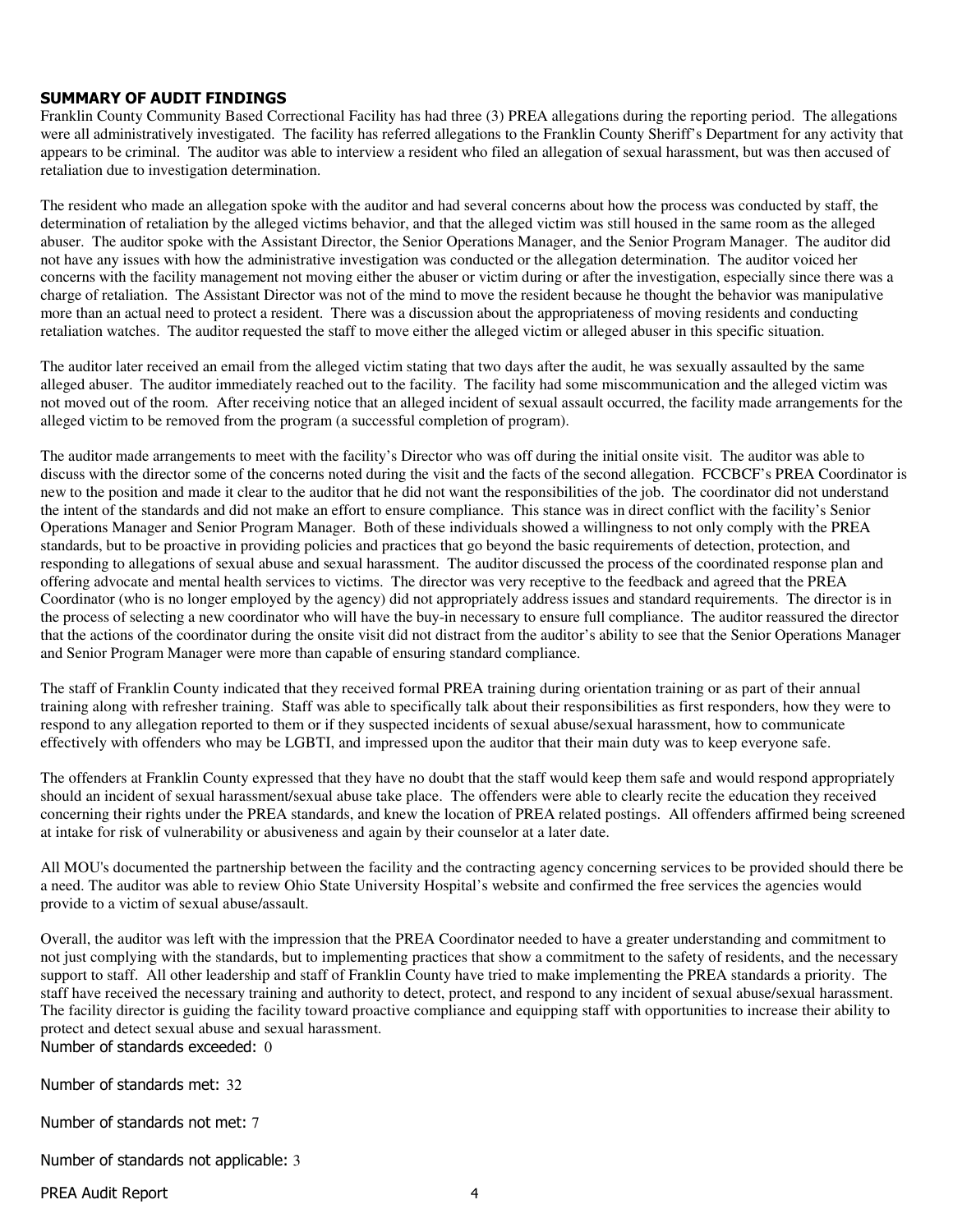# Standard 115.211 Zero tolerance of sexual abuse and sexual harassment; PREA Coordinator

- ☐ Exceeds Standard (substantially exceeds requirement of standard)
- $\square$  Meets Standard (substantial compliance; complies in all material ways with the standard for the relevant review period)
- $\boxtimes$  Does Not Meet Standard (requires corrective action)

Auditor discussion, including the evidence relied upon in making the compliance or non-compliance determination, the auditor's analysis and reasoning, and the auditor's conclusions. This discussion must also include corrective action recommendations where the facility does not meet standard. These recommendations must be included in the Final Report, accompanied by information on specific corrective actions taken by the facility.

#### Click here to enter text.

The facility has an agency wide written policy mandating zero tolerance toward all forms of sexual abuse and sexual harassment. The policy includes how the facility will implement its approach to preventing, detecting, and responding to sexual abuse and sexual harassment; definitions of prohibited behavior; sanctions for those found to have participated in sexual abuse or sexual harassment; and appropriate strategies to reduce and prevent sexual abuse and sexual harassment of residents.

The agency PREA Coordinator is the agency's Assistant Director, and reports directly to the agency's Interim Executive Director. During staff interviews, the PREA coordinator indicated while he had enough authority to develop, implement, and oversee the facility's efforts to comply with the PREA standards, he did not want the responsibilities of the job. He is new to the position and did not have an understanding of the intent of the standards. The Senior Operations Manager guided the auditor during the onsite visit and answered all questions related to the facility's ability to comply with standards. The Executive Director, during a second visit, was very disappointed at the behavior of the assistant director. The assistant director is no longer with the facility. The Interim Director is currently taking on the duties of the PREA Coordinator until she can appoint a staff member that has the time, authority, and influence necessary to lead, coordinate, guide, and monitor successful on-going implementation of policies and procedures that comply with the PREA standards.

#### CORRECTIVE ACTION:

The Interim Director needs to appoint a PREA Coordinator who is a member of upper-level management and has the time, authority, and influence to develop, implement, and over-see the facility's efforts to comply with the PREA standards. This person should also have an understanding of the intent of the standards.

Review: Policy and Procedure Interview with PREA Coordinator Interview with Executive Director

# Standard 115.212 Contracting with other entities for the confinement of residents

- $\Box$  Exceeds Standard (substantially exceeds requirement of standard)
- $\square$  Meets Standard (substantial compliance; complies in all material ways with the standard for the relevant review period)
- ☐ Does Not Meet Standard (requires corrective action)

Auditor discussion, including the evidence relied upon in making the compliance or non-compliance determination, the auditor's analysis and reasoning, and the auditor's conclusions. This discussion must also include corrective action recommendations where the facility does not meet standard. These recommendations must be included in the Final Report, accompanied by information on specific corrective actions taken by the facility.

N/A: The PREA Coordinator advises that the facility is not a public agency and does not contract with other facilities.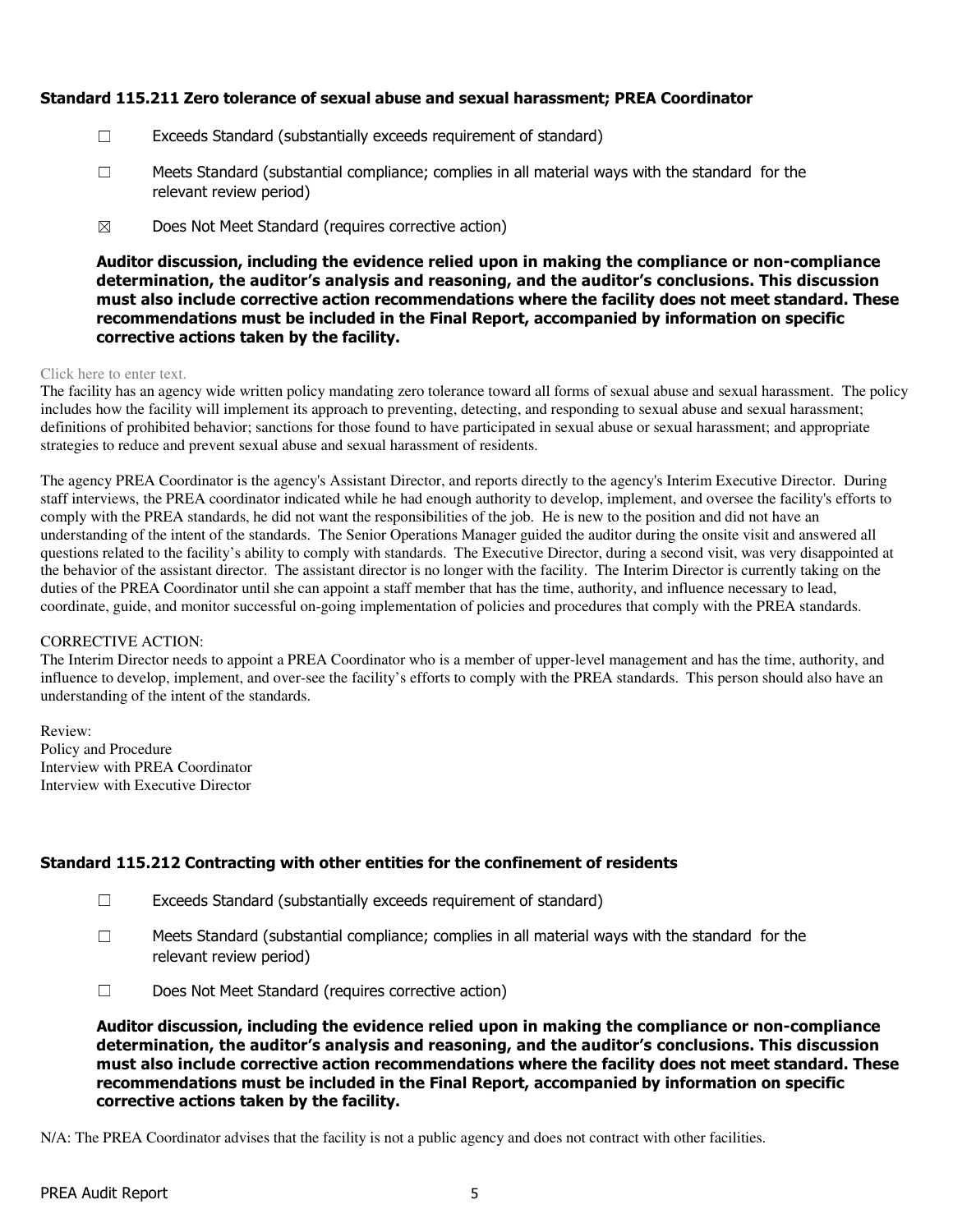### Standard 115.213 Supervision and monitoring

- $\Box$  Exceeds Standard (substantially exceeds requirement of standard)
- $\boxtimes$  Meets Standard (substantial compliance; complies in all material ways with the standard for the relevant review period)
- ☐ Does Not Meet Standard (requires corrective action)

Auditor discussion, including the evidence relied upon in making the compliance or non-compliance determination, the auditor's analysis and reasoning, and the auditor's conclusions. This discussion must also include corrective action recommendations where the facility does not meet standard. These recommendations must be included in the Final Report, accompanied by information on specific corrective actions taken by the facility.

The facility has a staffing plan that provides for adequate levels of staffing, and where appropriate video monitoring to protect residents against sexual misconduct. The staffing plan takes into consideration the physical layout of the facility, types of residents housed at the facility, and the number of substantiated and unsubstantiated incidents. The facility management has considered all blind spot areas and developed an appropriate response to maintain the safety and security of the facility.

The staffing plan was developed with the agency PREA coordinator along with other facility leadership. The team reviews the previous plan and documents ways the facility can improve its methods of preventing and detecting any incidents of sexual abuse/sexual harassment. Staffing levels are continuously monitored. The facility recently had an outside agency assess the safety and security of the facility and ways to address any issues.

There have been no deviations to the staffing plan during this audit cycle.

The auditor has reviewed the agency's written policy concerning what information is to be contained in the staffing plan and the number of staff members required to operate each shift. A review of floor plans, camera placement, and identified blind spot areas was conducted by the auditor. During interviews with facility staff, the auditor was informed how staff placement, security mirrors, required head counts and circulations, and video monitoring are used to ensure maximum safety and security. There is a policy requirement to have the staffing plan reviewed annually and updated if necessary.

Review: Policy and Procedure Facility tour Staffing plan Deviation Report Floor plans with camera placement/security mirrors Interview with PREA Coordinator Interview with Resident Advisor Interview with Senior Operations Manager

# Standard 115.215 Limits to cross-gender viewing and searches

- $\Box$  Exceeds Standard (substantially exceeds requirement of standard)
- ☐ Meets Standard (substantial compliance; complies in all material ways with the standard for the relevant review period)
- $\boxtimes$  Does Not Meet Standard (requires corrective action)

Auditor discussion, including the evidence relied upon in making the compliance or non-compliance determination, the auditor's analysis and reasoning, and the auditor's conclusions. This discussion must also include corrective action recommendations where the facility does not meet standard. These recommendations must be included in the Final Report, accompanied by information on specific corrective actions taken by the facility.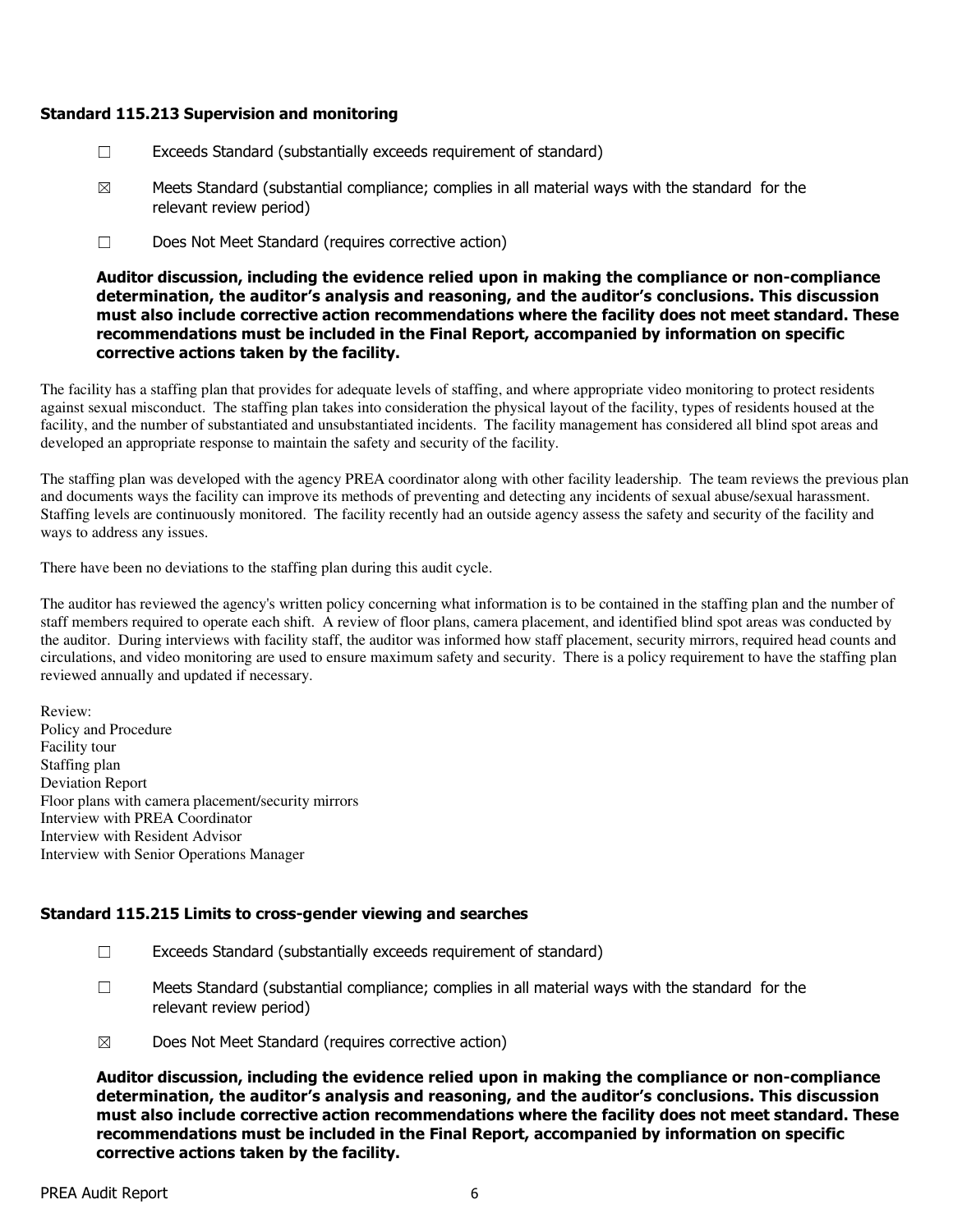The facility does not conduct cross-gender strip, pat-down, or body cavity searches of residents except when performed by medical professionals. There is always a female staff member on duty, so no programming or other outside activities have been denied to female residents due to staffing. Pat-downs are completed near a camera view and supervisors will complete reviews in order to ensure proper professional searches are being conducted. All re-entries into the facility are stripped searched by the same sex staff member.

The facility allows residents to shower, perform bodily functions, and dress in areas not viewable to staff. The entrance door to the bathrooms in the male housing units have a window in the door. There are three toilet stalls and one multi-use shower with four showerheads. The facility has half curtains covering two of the toilet stalls. The auditor made a recommendation to have the third stall covered as well. This particular stall can be seen when the bathroom door is opened. The bathroom in K dorm has two toilet stalls with doors, two urinals, and one multi-use shower with four showerheads. The shower area is covered by a curtain with clear bottom. There are two bathrooms available in the female housing unit. Both are set up with four toilet stalls with either a door or curtain and two individual shower stalls with curtains. Residents are required to change in the bathroom and be dressed in all common areas including dorm rooms.

The facility has housed two transgender residents in the past. The agency has implemented a policy addressing the proper housing, search, and showering of any transgender or intersex resident. The housing units have several dorms within each unit that are set up where residents who are identified as highly vulnerable or highly abusive or transgender or intersex would be housed and in beds that are easily viewable to staff. The transgender residents were offered showering options such as showering at different time in order to protect privacy and offer safety. The auditor discussed housing and bathroom issues with staff. The staff report that their training prepared them to interact with a transgender client professionally and were able to manage transgender residents appropriately. The policy does not allow staff to physically examine a transgender or intersex resident for the sole purpose of determining genital status.

Facility staff have not received proper training for patting down a transgender or intersex resident. The residents that identified as transgender prior were housed in the male unit and all searches were completed by male staff members. The staff did not vary the search techniques for the transgender residents. Any referred transgender residents would be identified as such prior to placement and a gender classification would be made by administration. Administration would determine which staff would conduct pat-down and strip searches.

#### CORRECTIVE ACTION:

The facility has not trained staff on the proper way to professionally and respectfully search a transgender resident. Residents interviewed during the onsite visit complained about the vast differences in pat searches depending upon the staff member completing the search. The facility needs to have a standardized pat search process for all staff to follow along with training staff on the proper way to pat search a transgender resident.

Review: Policy and procedure Staffing plan Facility tour Training records Interview with PREA Coordinator Interview with Executive Director Interview with Senior Operations Manager Interview with Operations Supervisor Interview with random Resident Advisor staff Interview with residents

#### Standard 115.216 Residents with disabilities and residents who are limited English proficient

- ☐ Exceeds Standard (substantially exceeds requirement of standard)
- $\boxtimes$  Meets Standard (substantial compliance; complies in all material ways with the standard for the relevant review period)
- ☐ Does Not Meet Standard (requires corrective action)

Auditor discussion, including the evidence relied upon in making the compliance or non-compliance determination, the auditor's analysis and reasoning, and the auditor's conclusions. This discussion must also include corrective action recommendations where the facility does not meet standard. These recommendations must be included in the Final Report, accompanied by information on specific corrective actions taken by the facility.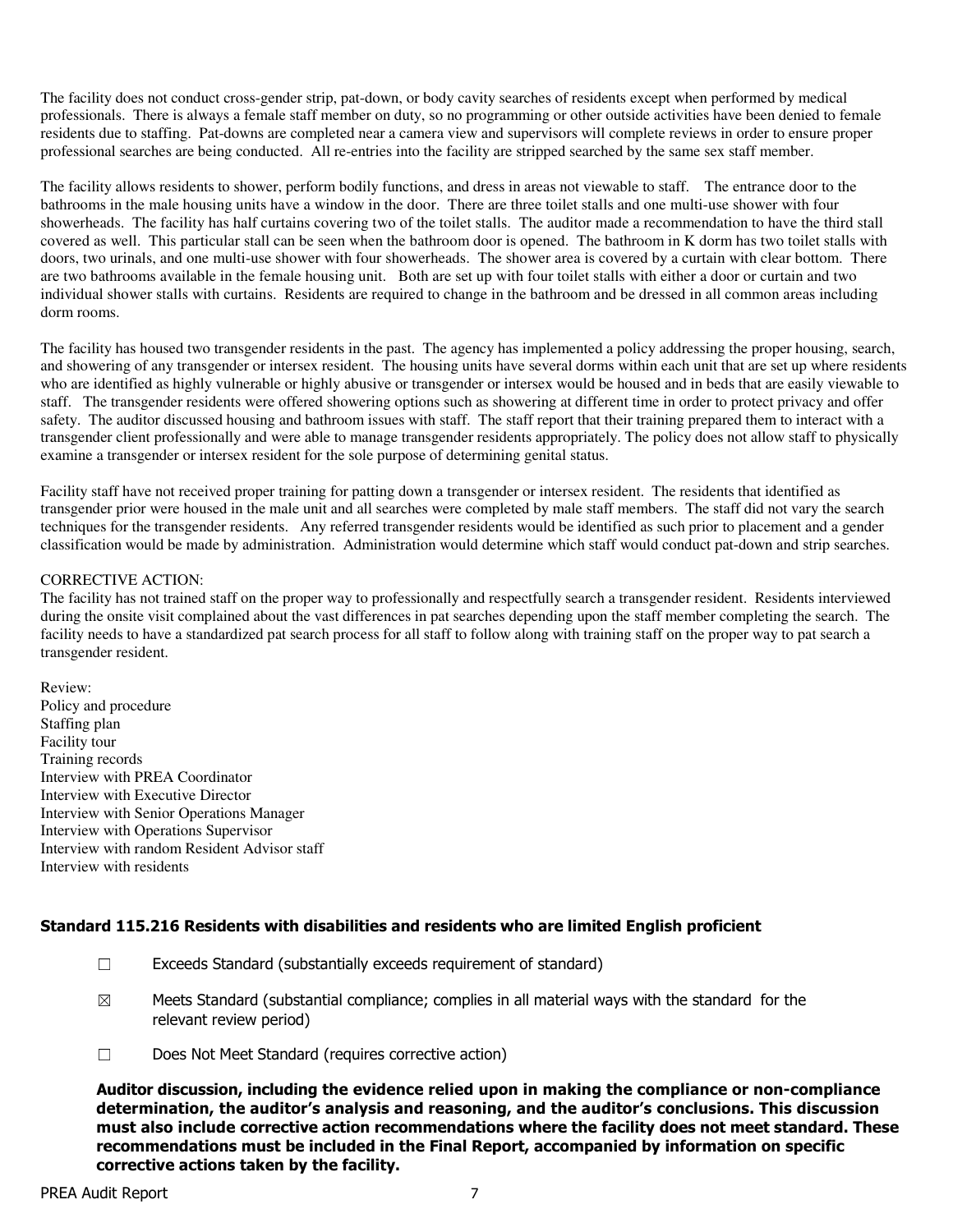The facility has a list of Supreme Court of Ohio Court Interpreters to provide disabled resident equal opportunity to participate in all aspects of the facility's efforts to prevent, detect, and respond to sexual abuse and sexual harassment. The facility identifies residents who may be limited English proficient and works with interpreters so that residents can benefit from all aspects of the facility's efforts to prevent, detect, and respond to sexual abuse and sexual harassment. Per policy, the facility will only rely on resident interpreters if a delay in obtaining an effective interpreter could compromise the resident's safety, the performance of first-responder duties, or the investigation of the resident's allegations.

Staff are trained on how to ensure that PREA is communicated with residents having a cognitive or physical disability and who to call to help residents who may have a language barrier. The facility will use a qualified employee to aid any resident in understanding agency rules, PREA, and other regulations. If a qualified staff member is unavailable, outside assistance by a qualified person will be used at no cost to the resident. At this time, the facility does not have a resident who is in need of these services.

Interviews with staff and a review of agency policy confirmed the process of how the facility would assist any resident with a disability or is limited English proficient.

Review: Policy and Procedure Training Curriculum Interview with Clinical Manager Interview with Senior Operations Manager

# Standard 115.217 Hiring and promotion decisions

- ☐ Exceeds Standard (substantially exceeds requirement of standard)
- ☐ Meets Standard (substantial compliance; complies in all material ways with the standard for the relevant review period)
- $\boxtimes$  Does Not Meet Standard (requires corrective action)

## Auditor discussion, including the evidence relied upon in making the compliance or non-compliance determination, the auditor's analysis and reasoning, and the auditor's conclusions. This discussion must also include corrective action recommendations where the facility does not meet standard. These recommendations must be included in the Final Report, accompanied by information on specific corrective actions taken by the facility.

The agency has a policy that prohibits hiring or promoting anyone who may have contact with the residents and prohibits the services of any contractor who may have contact with residents who: has engaged in sexual abuse in a prison, jail, lockup, community confinement facility, juvenile facility, or other institution; has been convicted or engaging or attempting to engage in sexual activity in the community facilitated by force, overt or implied treats of force, or coercion, or if the victim did not consent or was unable to consent or refuse; or has been civilly or administratively adjudicated to have engaged in the activity described in the above section.

The agency conducts a background check for all prospective employees, including temporary employees, independent contractors, volunteers, and student interns or required the contractor, vendor, volunteer to provide a background check. Record checks will be completed every five years. Every five years the Human Resource Department will have Franklin County Sheriff's Department run background checks on the entire facility regardless when a person was hired in order to guarantee all staff received the required updated check. All employees, independent contractors, volunteers, and interns are required by policy to immediately report to their supervisor any arrests, citations, and complaints to professional licensing boards. Employees document this continued affirmation on an annual basis.

All successful applicants are notified of the PREA background check requirement and that any omission regarding sexual misconduct is grounds for termination. Employees are required to document their adherence to this policy.

The Human Resource Department will review the personnel file, specifically any disciplinary action, of any employee who is up for a promotion.

The Human Resource Department conducts referral checks for all new hires.

The auditor conducted a review of ten randomly chosen employee's files and confirmed the background checks (initial and five-year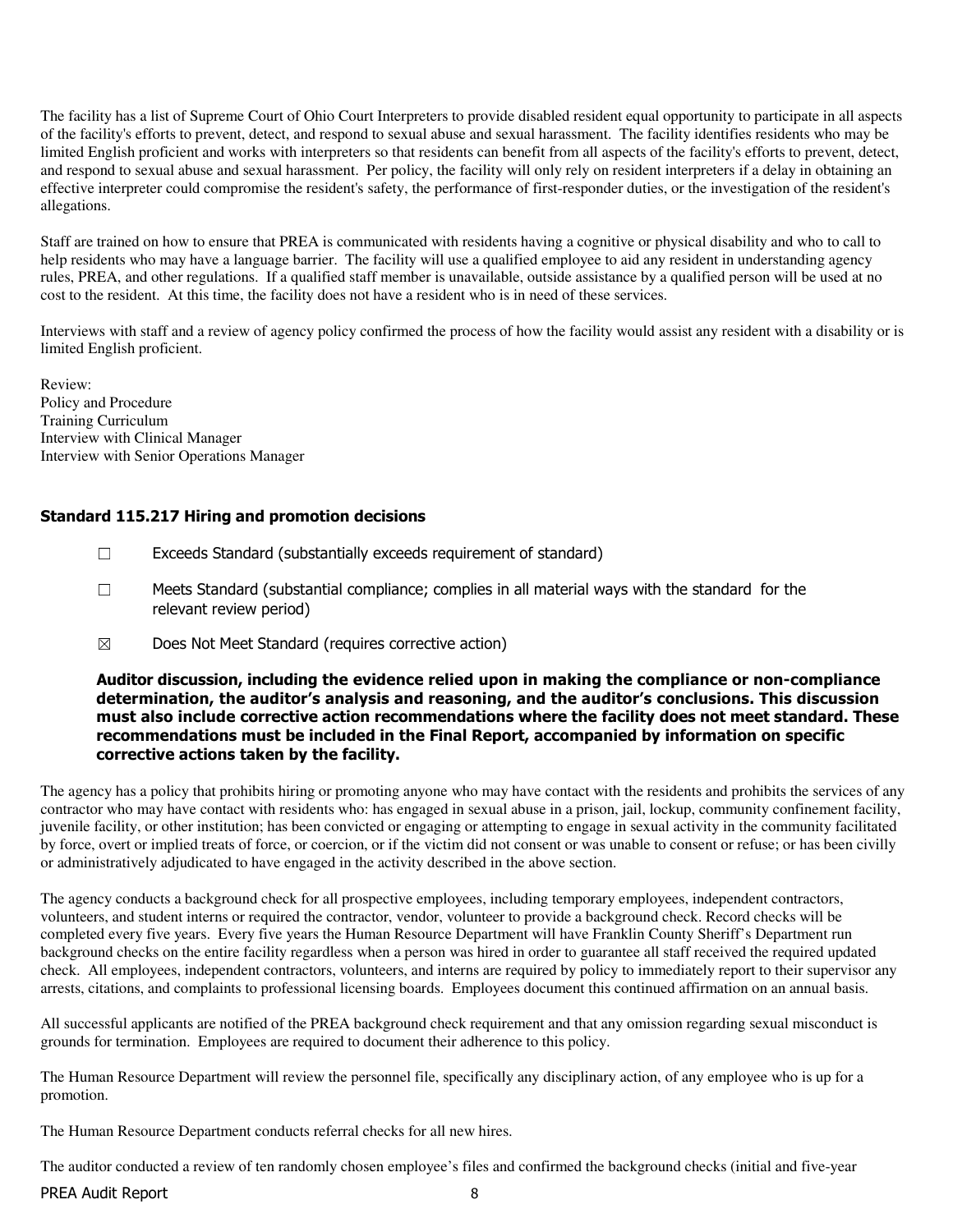update), documentation of the continual affirmation to disclose any sexual misconduct, referral checks, and the promotion process. The auditor conducted an interview with Human Resources personnel who took the auditor systematically through the hiring and promotion process.

#### CORRECTIVE ACTION:

During the files review, the auditor noted that the facility was not conducting reference checks on applicants who had previously worked in another institution. The current reference check form only list correctional institution. The auditor informed the facility of the definition of institution as defined by 42 U.S.C. § 1997. The facility's interview questionnaire for applicants does not contain the complete language as found in the standard to ensure that the facility does not employ anyone who has (1) engaged in sexual abuse in a prison, jail, lockup, community confinement facility, or other institution; (2) been convicted of engaging or attempting to engage in sexual activity in the community facilitated by force, overt or implied treats of force, or coercion, or if the victim did not consent or was unable to consent or refuse; or (3) been civilly or administratively adjudicated to have engaged in the activity described in (2).

Review: Policy and procedure Employee files On boarding documentation Interview with Human Resources staff

### Standard 115.218 Upgrades to facilities and technologies

- $\Box$  Exceeds Standard (substantially exceeds requirement of standard)
- $\boxtimes$  Meets Standard (substantial compliance; complies in all material ways with the standard for the relevant review period)
- ☐ Does Not Meet Standard (requires corrective action)

Auditor discussion, including the evidence relied upon in making the compliance or non-compliance determination, the auditor's analysis and reasoning, and the auditor's conclusions. This discussion must also include corrective action recommendations where the facility does not meet standard. These recommendations must be included in the Final Report, accompanied by information on specific corrective actions taken by the facility.

The facility has not acquired a new building, nor is it planning any substantial expansion or modification of the existing facility.

The facility constantly reviews the facility's needs to its video monitoring system. This includes taking into consideration how such technology may enhance its ability to protect residents from sexual abuse. The facility recently received a technology grant from the Bureau of Community Sanctions for new hand held radios.

Facility management and the PREA Coordinator review the staffing plan annually in order to access the effectiveness of the facility's security program and if improvements in the electronic monitoring could help in the prevention, detection, and responding to sexual abuse and sexual harassment. The PREA Coordinator will continue to monitor and request additional resources as needs arise.

Review: Policy and procedure Interview with Senior Operations Manager Interview with PREA Coordinator Interview with Operations Supervisor

# Standard 115.221 Evidence protocol and forensic medical examinations

- ☐ Exceeds Standard (substantially exceeds requirement of standard)
- $\boxtimes$  Meets Standard (substantial compliance; complies in all material ways with the standard for the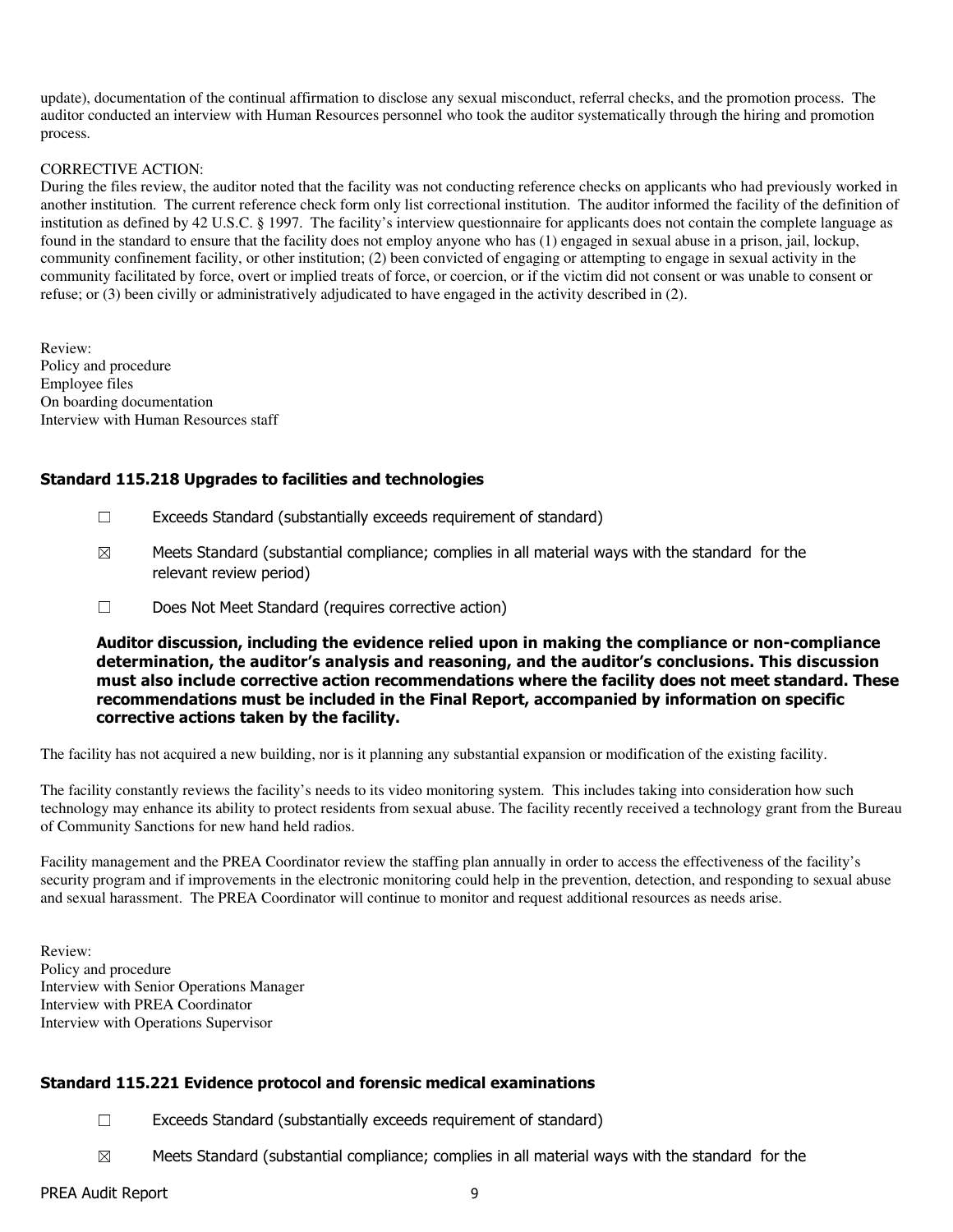relevant review period)

☐ Does Not Meet Standard (requires corrective action)

Auditor discussion, including the evidence relied upon in making the compliance or non-compliance determination, the auditor's analysis and reasoning, and the auditor's conclusions. This discussion must also include corrective action recommendations where the facility does not meet standard. These recommendations must be included in the Final Report, accompanied by information on specific corrective actions taken by the facility.

The facility has trained investigators to conduct administrative sexual abuse investigations. The Franklin County Sheriff's Office is responsible for conducting criminal investigations. The agency and the Sheriff's Office have a signed MOU outlining the responsibilities of each agency should an allegation of sexual abuse or sexual harassment lead to a criminal investigation referral.

The facility will use Ohio State University Hospital to provide a Sexual Assault Nurse Examiner when possible or a qualified medical practitioner for any resident who is a victim of sexual abuse. The auditor confirmed that any resident taken to this hospital would be treated by a certified SANE nurse or qualified medical practitioner. The services provided by the hospital would be at no cost to the resident.

The facility has a MOU with Sexual Assault Response Network of Central Ohio (SARNCO) to provide a victim advocate to any victim of sexual abuse.

These services will be provided to the resident at no cost. The services were confirmed with the agency.

Review: Policy and Procedure MOU with Franklin County Sheriff's Office MOU with SARNCO Interview with Administrative Investigators Interview with PREA Coordinator Ohio State University Hospital website Interview with Clinical Manager

# Standard 115.222 Policies to ensure referrals of allegations for investigations

- ☐ Exceeds Standard (substantially exceeds requirement of standard)
- $\boxtimes$  Meets Standard (substantial compliance; complies in all material ways with the standard for the relevant review period)
- ☐ Does Not Meet Standard (requires corrective action)

## Auditor discussion, including the evidence relied upon in making the compliance or non-compliance determination, the auditor's analysis and reasoning, and the auditor's conclusions. This discussion must also include corrective action recommendations where the facility does not meet standard. These recommendations must be included in the Final Report, accompanied by information on specific corrective actions taken by the facility.

The agency has a policy that requires an administrative investigation of all allegations of sexual abuse and sexual harassment, and that any allegation that is criminal in nature is referred to the Franklin County Sheriff's Office. The facility has referred one allegation of staff sexual misconduct to the Franklin County's Sheriff's office for a criminal investigation.

The facility conducted nine investigations during this audit cycle:

Investigation #1: A resident made a sexual harassment allegation against another resident. The allegation was administratively investigated and determined to be substantiated. There was no criminal activity so no referral for a criminal investigation was necessary.

Investigation #2: A resident made a sexual harassment allegation against another resident. The allegation was administratively investigated and determined to be unsubstantiated. There was no criminal actively so no referral for a criminal investigation was necessary.

PREA Audit Report 10 Investigation #3: A resident made a sexual abuse allegation against another resident. The allegation was administratively investigated and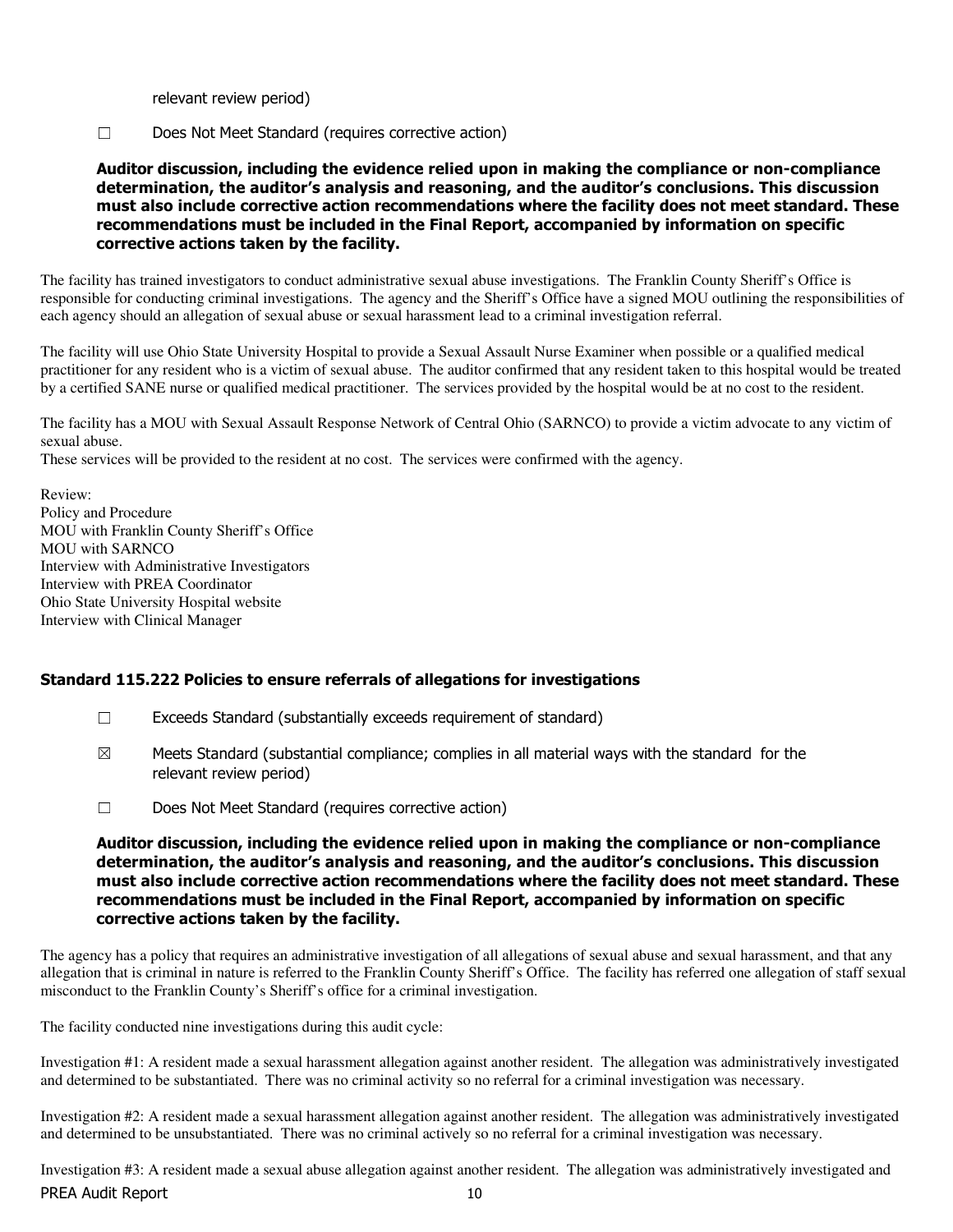determined to be substantiated. There was no criminal activity so no referral for a criminal investigation was necessary.

Investigation #4: A resident made a sexual harassment allegation against another resident. This allegation was administratively investigated and determined to be substantiated. There was no criminal activity involved so the incident was not referred to the Franklin County Sheriff's Office.

Investigation #5: A resident made sexual abuse allegation against another resident. This allegation was administratively investigated and determined to be substantiated. There was no criminal activity involved so the incident was not referred to the Franklin County Sheriff's Office.

Investigation #6: A resident made a sexual abuse allegation against another resident. The allegation was administratively investigated and determined to be substantiated. There was no criminal activity so no referral for criminal investigation was made.

Investigation #7: A resident made a sexual abuse allegation against another resident. The allegation was administratively investigated and determined to be substantiated. There was no criminal activity so no referral for criminal investigation was made.

Investigation #8: A resident made a sexual abuse allegation against a staff member. Because criminal activity was apparent, the facility made a referral to the Franklin County Sheriff's Office for a criminal investigation. The allegation was criminally investigated by Franklin County Sheriff's Office and determined to be substantiated. The staff member was prosecuted and found guilty of a felony 3 sexual battery charge.

Investigation #9: A resident made a sexual harassment allegation against another resident. The allegation was administratively investigated and determined to be unsubstantiated. There was no criminal activity so no referral for criminal investigation was made.

Franklin County's website post the investigative policy of the agency and the responsibilities of both the agency and the investigating entity. The auditor reviewed the agency's website and confirmed that the appropriate policy was posted.

Review: Policy and procedure Franklin County CBCF website Interview with PREA Coordinator Interview with Senior Operations Manager Interview with Administrative Investigators Review of investigations

# Standard 115.231 Employee training

- ☐ Exceeds Standard (substantially exceeds requirement of standard)
- $\boxtimes$  Meets Standard (substantial compliance; complies in all material ways with the standard for the relevant review period)
- ☐ Does Not Meet Standard (requires corrective action)

### Auditor discussion, including the evidence relied upon in making the compliance or non-compliance determination, the auditor's analysis and reasoning, and the auditor's conclusions. This discussion must also include corrective action recommendations where the facility does not meet standard. These recommendations must be included in the Final Report, accompanied by information on specific corrective actions taken by the facility.

The agency has trained all staff on the PREA required topics. The agency has in-service training annually to ensure all staff know the proper way to prevent, detect, report, and respond to any allegations of sexual abuse or sexual harassment. Staff also receive refresher training every other year that includes a review of Franklin County polices and procedures, staff duties and responsibilities, and the first responder coordinated response plan. All staff receive gender specific training.

During staff interviews, all staff were able to discuss the various PREA related training they received at orientation or during one of the annual training sessions. Staff was well versed on the PREA policies and protocols.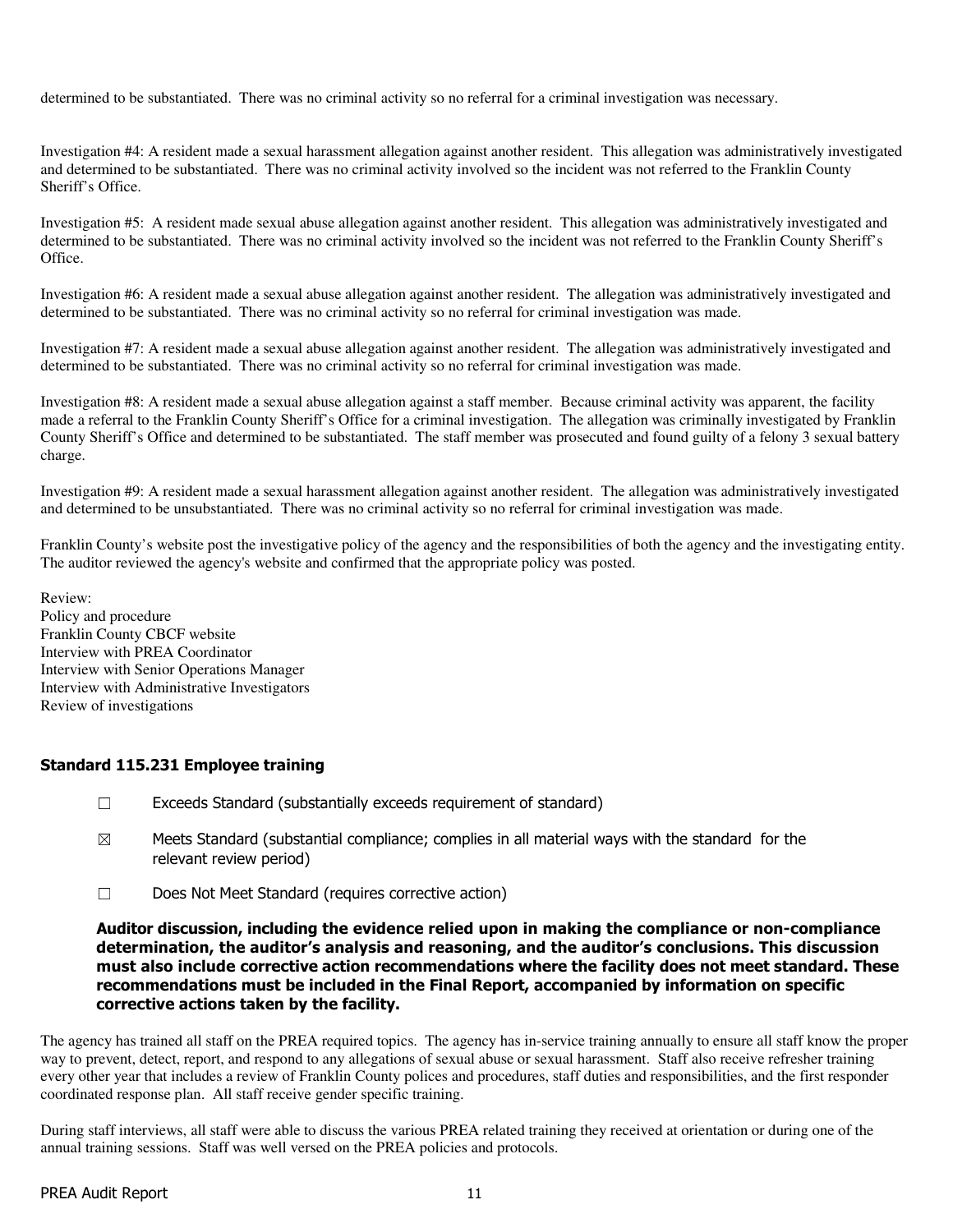All staff sign an acknowledgment of the training they received.

Supervisors are to ensure that the required training is complete each year.

Review: Policy and procedure Training curriculum Training records Interview with PREA Coordinator Interview with Senior Operations Manager Interview with Human Resource staff Interview with random staff

### Standard 115.232 Volunteer and contractor training

- $\Box$  Exceeds Standard (substantially exceeds requirement of standard)
- $\boxtimes$  Meets Standard (substantial compliance; complies in all material ways with the standard for the relevant review period)
- ☐ Does Not Meet Standard (requires corrective action)

### Auditor discussion, including the evidence relied upon in making the compliance or non-compliance determination, the auditor's analysis and reasoning, and the auditor's conclusions. This discussion must also include corrective action recommendations where the facility does not meet standard. These recommendations must be included in the Final Report, accompanied by information on specific corrective actions taken by the facility.

The facility completes PREA training for all volunteers that have contact with residents. This training includes their responsibilities under the facility's sexual abuse and sexual harassment prevention, detection, and reporting polices. The auditor was able to speak to maintenance contractor during the audit. The contractors were able to confirm the training they received on PREA. The facility maintains documentation of the training curriculum and sign-in sheets verifying the training received.

Review: Policy and procedure Contract/volunteer training Contractor/volunteer zero tolerance acknowledgement Interview with Senior Operations Manager

# Standard 115.233 Resident education

- ☐ Exceeds Standard (substantially exceeds requirement of standard)
- $\boxtimes$  Meets Standard (substantial compliance; complies in all material ways with the standard for the relevant review period)
- ☐ Does Not Meet Standard (requires corrective action)

Auditor discussion, including the evidence relied upon in making the compliance or non-compliance determination, the auditor's analysis and reasoning, and the auditor's conclusions. This discussion must also include corrective action recommendations where the facility does not meet standard. These recommendations must be included in the Final Report, accompanied by information on specific corrective actions taken by the facility.

All residents receive information at the time of intake about the facility's zero tolerance policy, how to report incidents or suspicions of sexual abuse or sexual harassment, their rights to be free from sexual abuse and sexual harassment, and to be free from retaliation for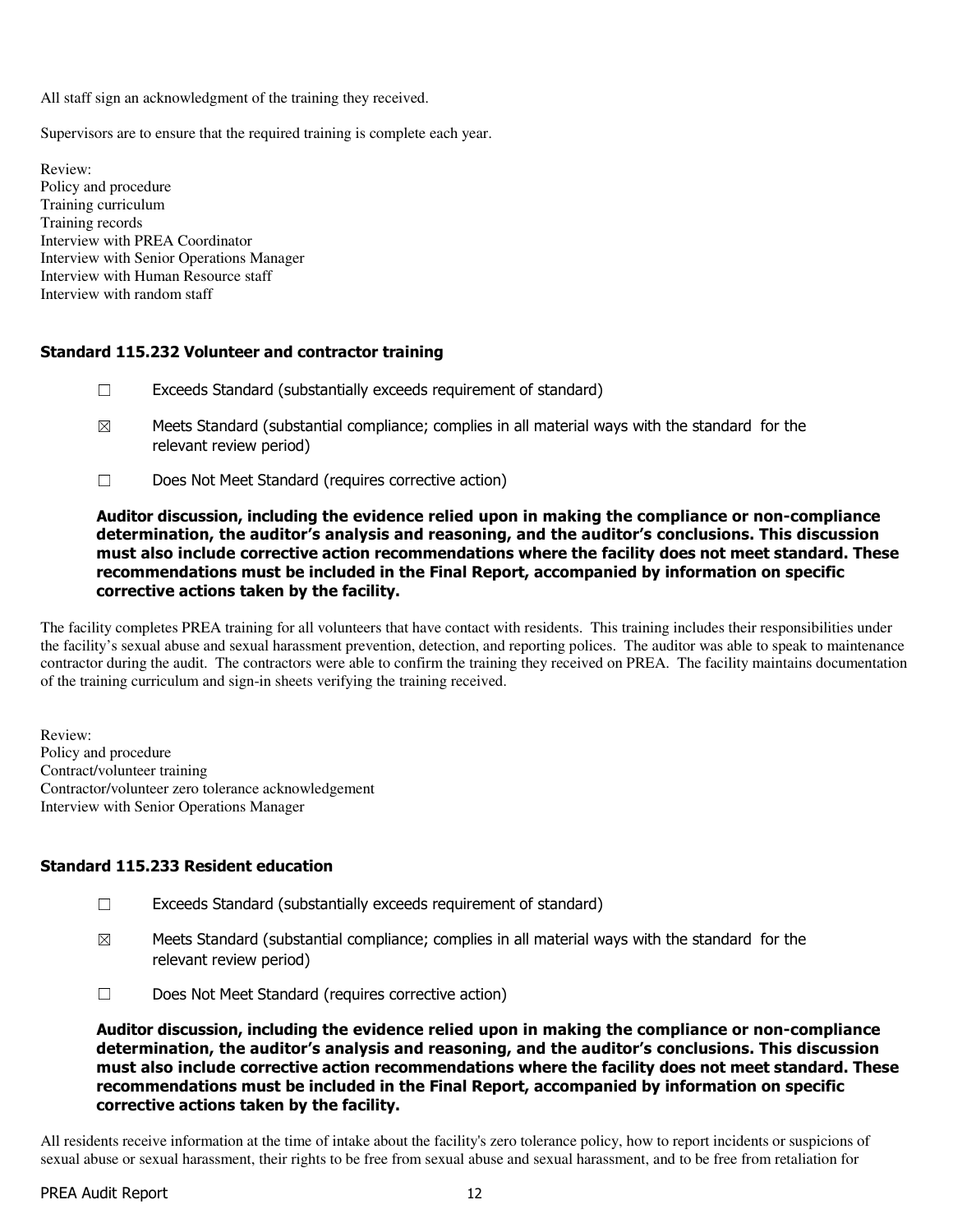reporting such incidents. This information is read and reviewed with all residents to ensure each resident understands their rights under the PREA guidelines. If a resident does not understand English or has other disabilities that prevent normal communication, the facility contracts services with other agencies so that each resident can benefit from the facilities efforts to prevent, detect, report, and respond to sexual abuse and sexual harassment (See standard 115.216). Residents sign acknowledgment of receiving this information.

All residents receive orientation training that includes PREA education and receive handouts that include ways to report and reporting phone numbers. This information is also on posters located throughout the facility. During this orientation group, the facilitator ensures that residents understand the services available to them at no cost and the limits to confidentiality.

During resident interviews, all offenders reported receiving the PREA education and information at intake and during orientation group. Residents also indicated that their case managers reviewed ways to keep themselves safe, how to report including anonymously, and the toll free numbers posted near the phones. Postings with PREA related information were located in conspicuous areas throughout the facility.

Review: Policy and procedure Resident training curriculum Resident handbook PREA postings Facility tour Interview with residents Interview with Senior Operations Manager Interview with Clinical Manager Interview with Intake Resident Advisor

# Standard 115.234 Specialized training: Investigations

- $\Box$  Exceeds Standard (substantially exceeds requirement of standard)
- $\boxtimes$  Meets Standard (substantial compliance; complies in all material ways with the standard for the relevant review period)
- ☐ Does Not Meet Standard (requires corrective action)

### Auditor discussion, including the evidence relied upon in making the compliance or non-compliance determination, the auditor's analysis and reasoning, and the auditor's conclusions. This discussion must also include corrective action recommendations where the facility does not meet standard. These recommendations must be included in the Final Report, accompanied by information on specific corrective actions taken by the facility.

The facility has a standardized process for administratively investigating any allegations. The facility has four administratively trained investigators. The training included techniques for interviewing sexual abuse victims, proper use of Miranda and Garity warnings, evidence collection in a confinement setting, and required evidence to substantiate a case for administrative action or criminal referral. The training was provided by the Moss Group.

Review: Policy and procedure Administrative Investigator training curriculum Administrative Investigator training certificate Interview with Administrative Investigators

# Standard 115.235 Specialized training: Medical and mental health care

- $\Box$  Exceeds Standard (substantially exceeds requirement of standard)
- $\boxtimes$  Meets Standard (substantial compliance; complies in all material ways with the standard for the relevant review period)
- ☐ Does Not Meet Standard (requires corrective action)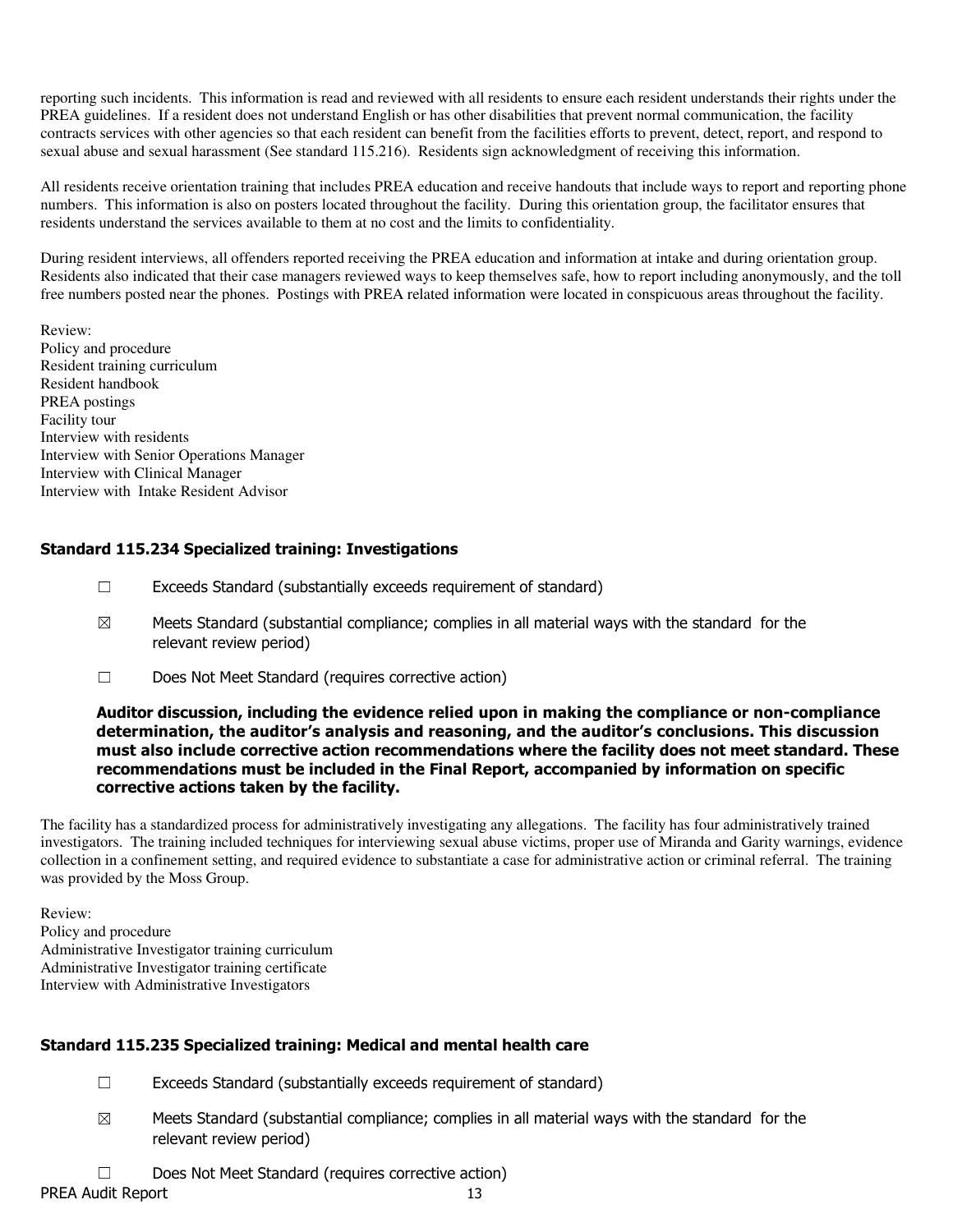## Auditor discussion, including the evidence relied upon in making the compliance or non-compliance determination, the auditor's analysis and reasoning, and the auditor's conclusions. This discussion must also include corrective action recommendations where the facility does not meet standard. These recommendations must be included in the Final Report, accompanied by information on specific corrective actions taken by the facility.

The facility provides all medical and mental health practitioners that work within the facility training on how to detect and assess the signs of sexual abuse and sexual harassment; how to preserve any physical evidence of sexual abuse; and how to effectively respond to allegations or suspicions of sexual abuse and sexual harassment.

The medical staff at the facility would not complete a forensic examination. Should one be necessary, the resident would be taken to Ohio State University Hospital which would provide a sexual assault nurse examiner or other qualified medical practitioner.

Interviews of the nurse indicate she knows how and whom to report allegations of sexual abuse and sexual harassment.

Review: Policy and procedure Interview with facility nurse Interview with Clinical Manager Interview with Senior Operations Manager Training records

### Standard 115.241 Screening for risk of victimization and abusiveness

- ☐ Exceeds Standard (substantially exceeds requirement of standard)
- $\boxtimes$  Meets Standard (substantial compliance; complies in all material ways with the standard for the relevant review period)
- ☐ Does Not Meet Standard (requires corrective action)

# Auditor discussion, including the evidence relied upon in making the compliance or non-compliance determination, the auditor's analysis and reasoning, and the auditor's conclusions. This discussion must also include corrective action recommendations where the facility does not meet standard. These recommendations must be included in the Final Report, accompanied by information on specific corrective actions taken by the facility.

All residents are screened for risk of vulnerability or abusiveness at intake. The screening tool used included all required criteria in order to accurately assess the resident's risk. The case manager will complete the initial screening and rescreen. The policy does not allow for a resident to be disciplined for refusing to answer or for not disclosing complete information in response to questions on the resident's mental health, sexuality, or previous victimization.

The auditor reviewed several initial screening and rescreening to ensure that they were completed within the specified time frame and that all required criteria was used in the screening. All residents get a 30-day rescreen and a rescreen will also be completed if the facility receives any additional new information or if a PREA allegation occurred regardless of the time frame.

Should a classification of potential victim or potential abuser be made during the screening, appropriate staff would be notified and accommodations if necessary would be made. Should a resident need additional services, the clinical manager would complete an assessment and make a referral for additional services.

Quality assurance checks are completed by the Clinical Manager to ensure screenings are completed appropriately.

#### CORRECTIVE ACTION:

While conducting interviews with random residents, it was reported to the auditor that some case managers are handing the assessment form to the resident to complete verses affirmatively asking the assessment questions.

The current set up for the screening has the screener ask the resident if he/she is perceived by others as being gay, lesbian, transgender, or gender non-conforming. F.A.Q. dated October 21, 2016, clarifies that the perception determination is based on the screeners perception of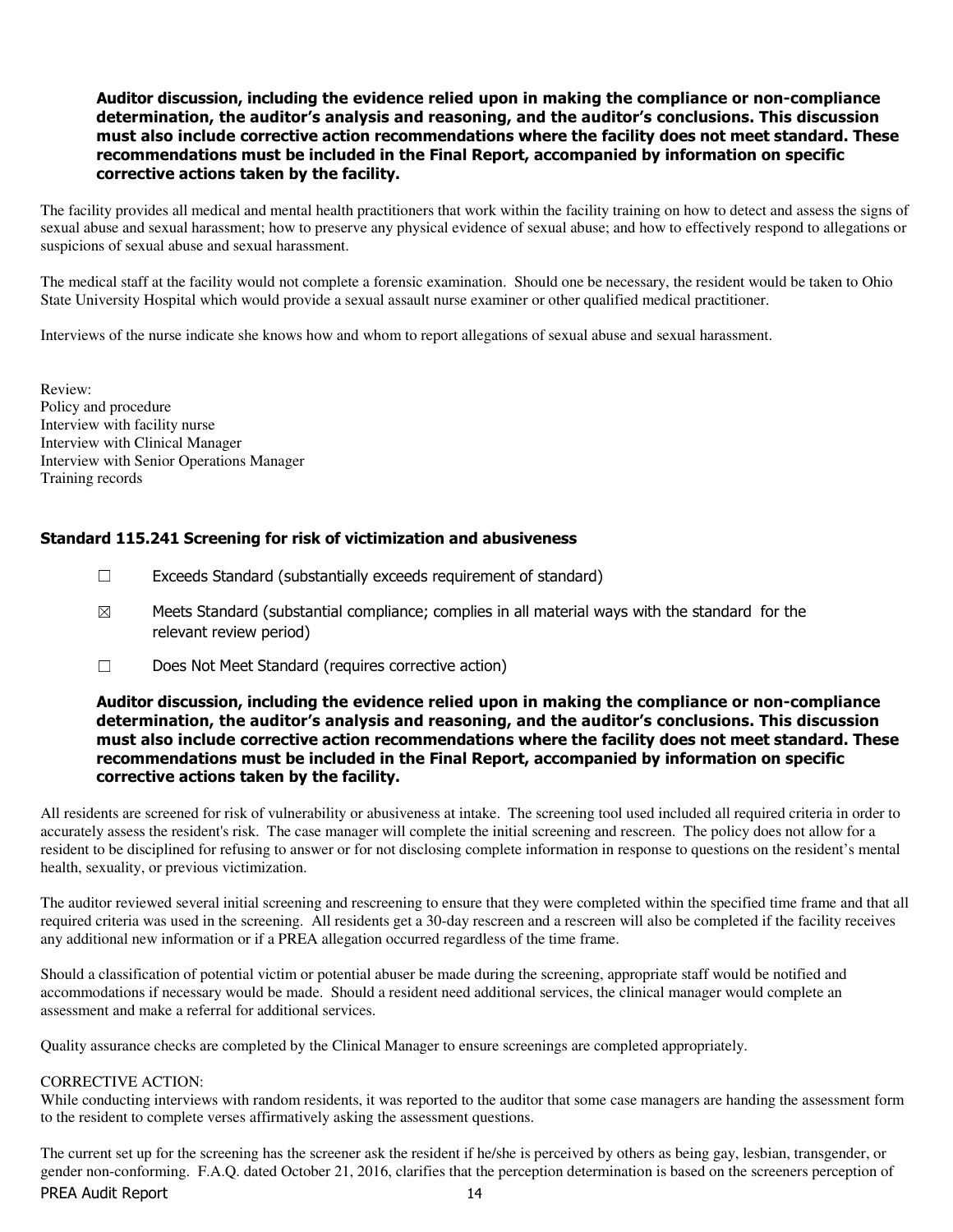the resident.

Review: Policy and procedure Initial PREA assessment screen PREA assessment rescreen Interview with case manager Interview with residents Interview with Clinical Manager Interview with PREA Coordinator Interview with Senior Operations Manager

# Standard 115.242 Use of screening information

- ☐ Exceeds Standard (substantially exceeds requirement of standard)
- $\boxtimes$  Meets Standard (substantial compliance; complies in all material ways with the standard for the relevant review period)
- ☐ Does Not Meet Standard (requires corrective action)

# Auditor discussion, including the evidence relied upon in making the compliance or non-compliance determination, the auditor's analysis and reasoning, and the auditor's conclusions. This discussion must also include corrective action recommendations where the facility does not meet standard. These recommendations must be included in the Final Report, accompanied by information on specific corrective actions taken by the facility.

All residents receive a classification based upon their PREA screening information. Classifications include none, potential victim and potential abuser. A resident's classification will be documented but no staff member will be able to see the screening form or answers. Any resident who is classified as potentially vulnerable or potentially abusive will be housed in a designated bed that is easily viewable by staff.

All residents with a classification may have it addressed with treatment goals. These residents work with their case manager to work on the issues underlining their classification and residents can also be referred to individual counseling if necessary.

The facility has a plan for housing a transgender or intersex resident safely which include opportunities to shower separately and make housing and program assignments with a transgender or intersex resident's own views taken into consideration. The agency has developed a team that will address placement issues for any transgender/intersex resident housed with agency. These determinations are made on a caseby-case basis. The facility has housed two transgender residents in the past without any issue. Staff interviewed stated that the training provided by FCCBCF prepared them to manage those specialized residents appropriately.

The auditor and facility management discussed the facility's plan to house residents that are highly vulnerable, highly abusive, or transgender/intersex. The facility was able to describe specific bed placement, group separation, ability to shower separately, and the protocol on safely housing transgender/intersex residents as ways to ensure the safety of each resident.

Review: Policy and procedure Facility tour Initial PREA assessment screening PREA re-screen assessment Individual case plan Staffing plan Interview with Case Manager Interview with Clinical Manager Interview with Resident Advisors Interview with PREA Coordinator Interview with random residents Interview with Senior Operations Manager Interview with Senior Program Manager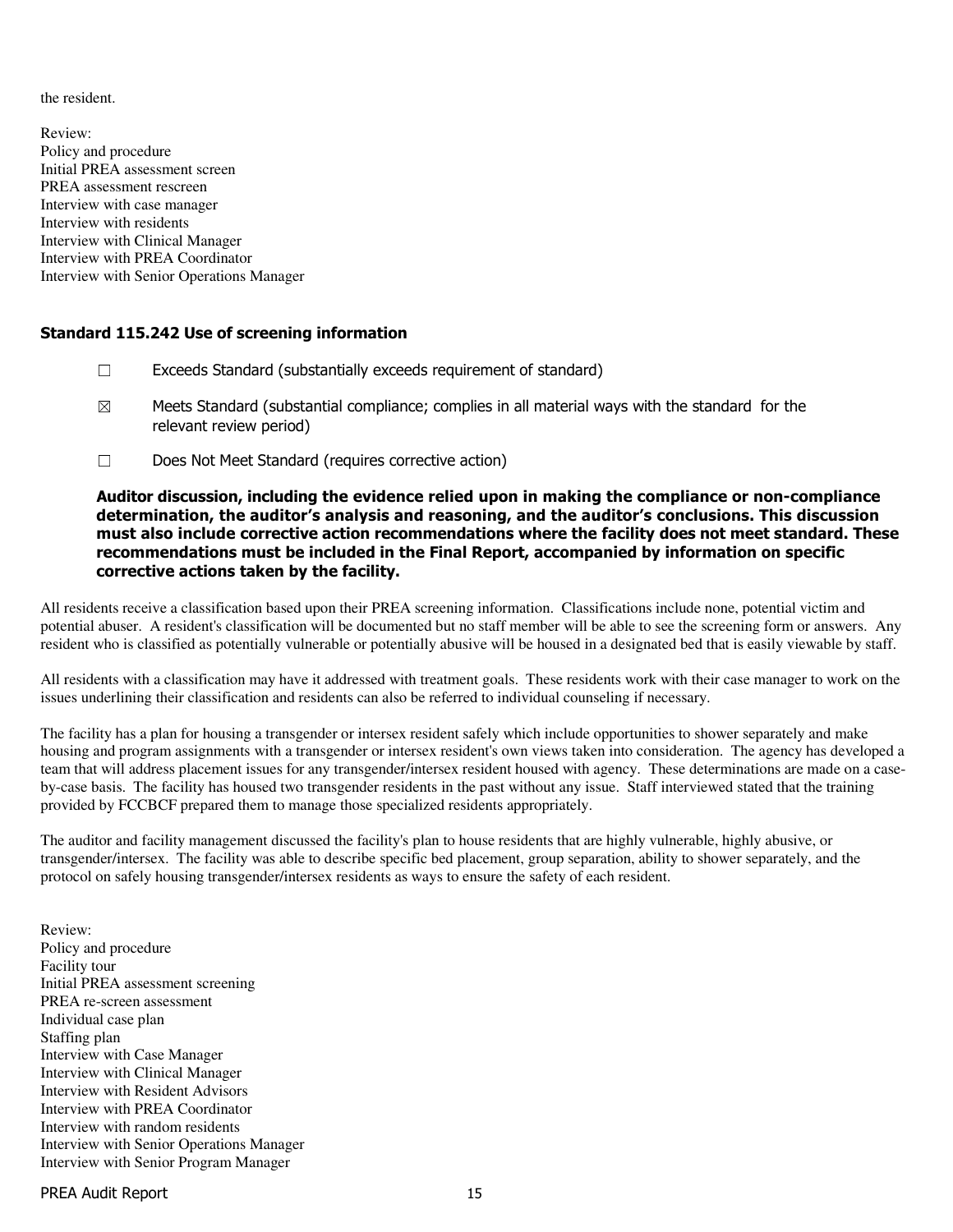# Standard 115.251 Resident reporting

- ☐ Exceeds Standard (substantially exceeds requirement of standard)
- $\boxtimes$  Meets Standard (substantial compliance; complies in all material ways with the standard for the relevant review period)
- ☐ Does Not Meet Standard (requires corrective action)

Auditor discussion, including the evidence relied upon in making the compliance or non-compliance determination, the auditor's analysis and reasoning, and the auditor's conclusions. This discussion must also include corrective action recommendations where the facility does not meet standard. These recommendations must be included in the Final Report, accompanied by information on specific corrective actions taken by the facility.

Residents at Franklin County have multiple ways of reporting sexual abuse. Posters throughout the facility indicate how residents can report as well as how to report to an outside agency. Interviews with the residents indicate that they are aware of all means of reporting and that they could report anonymously. They received the information at intake, during orientation training, and in case manager meetings.

The facility has facility phones with the reporting numbers available to residents. This allows residents to make toll free reports and/or anonymous reports to an outside agency.

All residents received information at intake and in their handbooks regarding PREA reporting. Staff received information on how to privately report during staff training.

The auditor interview random residents who were able to describe the various ways that they could report and allegation including anonymously and directly to any staff member. The residents felt comfortable enough to report any problem directly to staff feeling confident that staff would address the situation appropriately.

Review: Policy and procedure PREA postings PREA brochure Facility tour Interview with PREA Coordinator Interview with Resident Advisors Interview with Operations Supervisor Interview with Senior Operations Manager Interview with Intake Resident Advisor Interview with residents

# Standard 115.252 Exhaustion of administrative remedies

- ☐ Exceeds Standard (substantially exceeds requirement of standard)
- $\Box$  Meets Standard (substantial compliance; complies in all material ways with the standard for the relevant review period)
- ☐ Does Not Meet Standard (requires corrective action)

Auditor discussion, including the evidence relied upon in making the compliance or non-compliance determination, the auditor's analysis and reasoning, and the auditor's conclusions. This discussion must also include corrective action recommendations where the facility does not meet standard. These recommendations must be included in the Final Report, accompanied by information on specific corrective actions taken by the facility.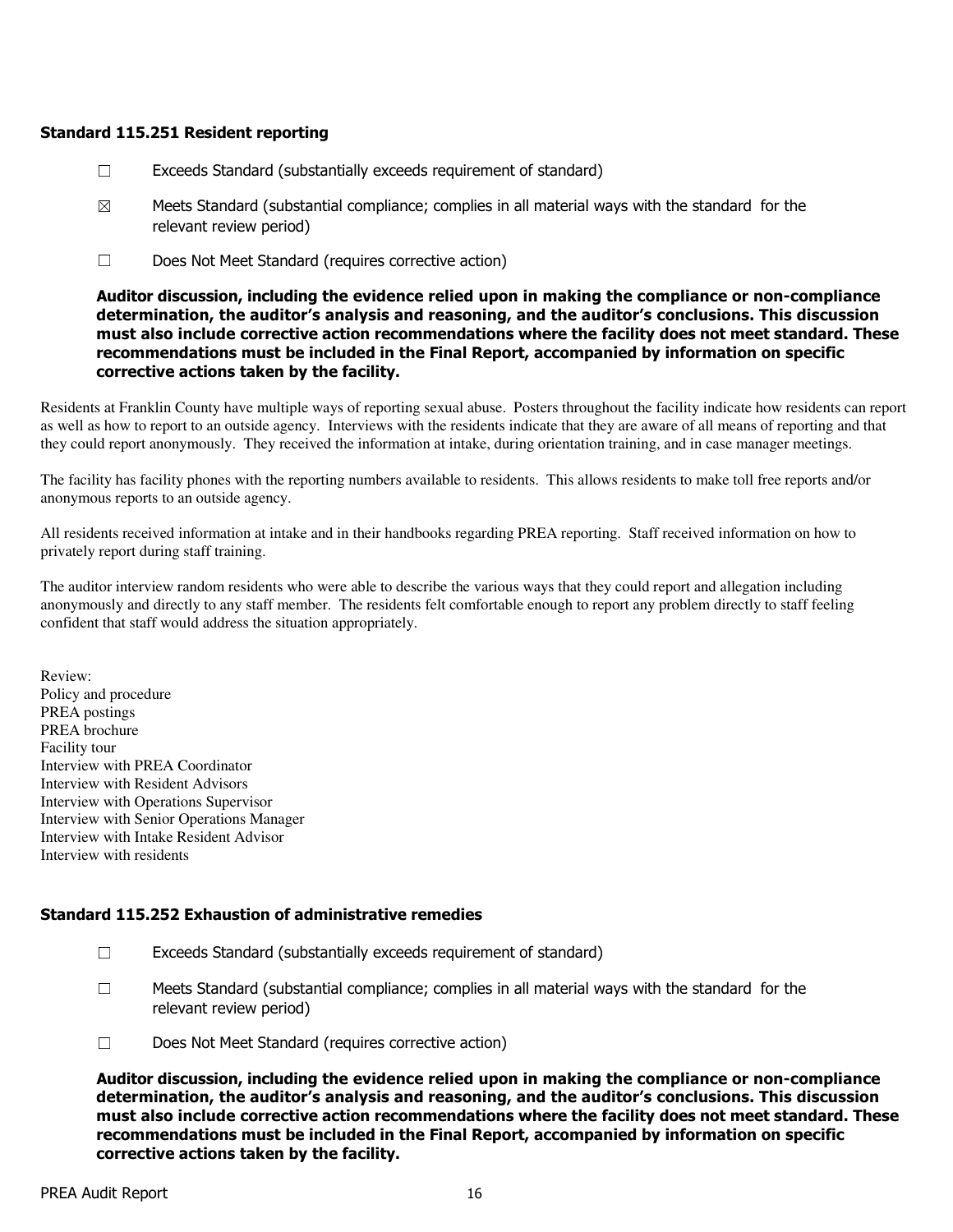N/A: The PREA Coordinator informed the auditor that the facility does not have a formal administrative procedure for dealing with a resident grievance regarding sexual abuse. Any client can at any time regardless of how much time has passed report an allegation of sexual abuse or sexual harassment. All allegations will receive an administrative investigation. Any allegations written as a grievance will be removed from the grievance process and give to the facility PREA Coordinator for review and investigation.

### Standard 115.253 Resident access to outside confidential support services

- $\Box$  Exceeds Standard (substantially exceeds requirement of standard)
- $\boxtimes$  Meets Standard (substantial compliance; complies in all material ways with the standard for the relevant review period)
- ☐ Does Not Meet Standard (requires corrective action)

Auditor discussion, including the evidence relied upon in making the compliance or non-compliance determination, the auditor's analysis and reasoning, and the auditor's conclusions. This discussion must also include corrective action recommendations where the facility does not meet standard. These recommendations must be included in the Final Report, accompanied by information on specific corrective actions taken by the facility.

The facility has a MOU with the Sexual Assault Response Network of Central Ohio (SARNCO) to provide emotional support to any resident who is a victim of sexual abuse. The facility provides the phone number and address of this agency to residents as wells as train them during orientation of the limitations to confidentiality and mandatory reporting.

Residents who were interviewed verified that they received this information and that the information is available on posters located throughout the facility.

The auditor took note of the information on posters located throughout the facility and ensured that the posting contained all the accurate information. A review of the MOU was also completed.

The auditor reviewed the services available to any resident who may need emotional support after an incident of sexual assault/abuse. These services would be provided to any resident after an incident of sexual assault or sexual abuse. The agency has two trained staff that can offer victim support services at the request of the victim.

Review: Policy and procedure MOU with SARNCO Emotional Support Training Certificate Interview with PREA Coordinator Interview with Senior Operations Manager Interview with Clinical Manager

#### Standard 115.254 Third-party reporting

- $\Box$  Exceeds Standard (substantially exceeds requirement of standard)
- $\boxtimes$  Meets Standard (substantial compliance; complies in all material ways with the standard for the relevant review period)
- ☐ Does Not Meet Standard (requires corrective action)

Auditor discussion, including the evidence relied upon in making the compliance or non-compliance determination, the auditor's analysis and reasoning, and the auditor's conclusions. This discussion must also include corrective action recommendations where the facility does not meet standard. These recommendations must be included in the Final Report, accompanied by information on specific corrective actions taken by the facility.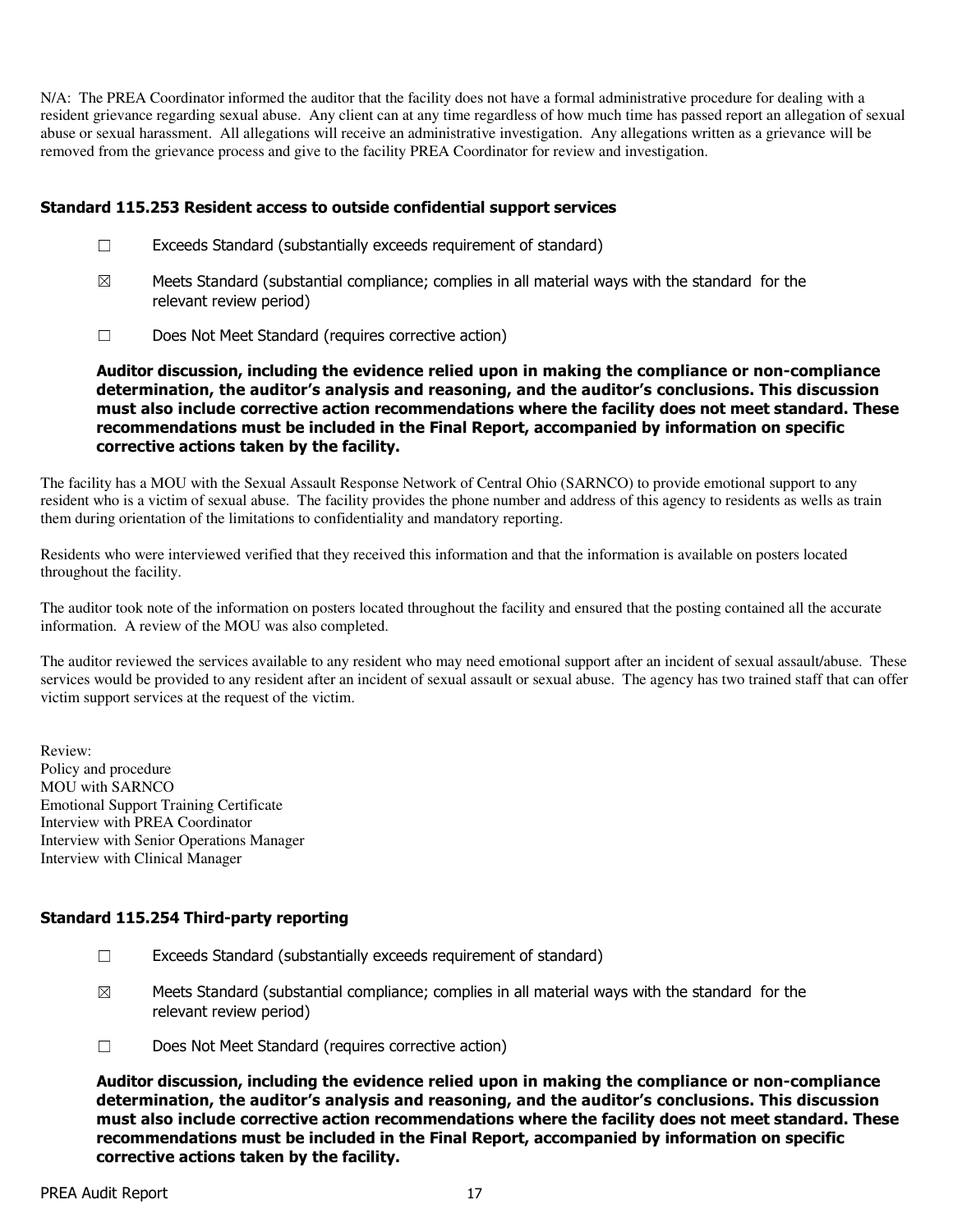The agency has posted on its website ways that anyone can report sexual abuse or sexual harassment on behalf of a resident. Residents are also educated that they can report to family members who can then make a third party report. This information is also on posters located in areas the general public would see.

The facility has not had a third party report.

Review: Policy and procedure Franklin County website (www.fccbcf.org) PREA postings Facility tour Interview with Administrative Investigators Interviews with random residents Investigation reports

### Standard 115.261 Staff and agency reporting duties

- ☐ Exceeds Standard (substantially exceeds requirement of standard)
- $\boxtimes$  Meets Standard (substantial compliance; complies in all material ways with the standard for the relevant review period)
- ☐ Does Not Meet Standard (requires corrective action)

Auditor discussion, including the evidence relied upon in making the compliance or non-compliance determination, the auditor's analysis and reasoning, and the auditor's conclusions. This discussion must also include corrective action recommendations where the facility does not meet standard. These recommendations must be included in the Final Report, accompanied by information on specific corrective actions taken by the facility.

Franklin County CBCF policy requires all employees to immediately report any knowledge, suspicion, or information regarding an incident of sexual abuse or sexual harassment including third party and anonymous reports. Apart from the employee's supervisor, no one shall reveal any information related to a sexual abuse report to anyone other than to the extent necessary to make treatment, investigation, and other security and management decisions. All allegations of sexual abuse or sexual harassment are reported to the facility's investigators.

The auditor interviewed all required specialized staff and several random staff members. All staff members indicated that they were given and understand the agency's policy on reporting PREA incidents and were trained on the appropriate way to document a report and to whom they should report an allegation. Staff indicated they understood that they are required to report their own suspicions, or information regarding sexual abuse, sexual harassment, or retaliation.

All staff members with a duty to report based on local law and medical and mental health practitioners are required to inform residents of their status and the limitation of confidentiality at the initiation of services. Interviews with staff members who have a duty to report indicated that they understood their duty to inform residents before providing services.

The facility does not admit residents under the age of 18. The State of Ohio does not require institutions or facilities licensed by the state or facilities in which a person resides as a result of voluntary, civil, or criminal commitment to report to adult protective services (Chapter 5101:2-20 and 5101:2-20-01).

Review: Policy and procedure Ohio revised code Investigation reports Interview with random staff Interview with Administrative Investigators Interview with Case Managers Interview with Clinical Manager Interview with Senior Operations Manager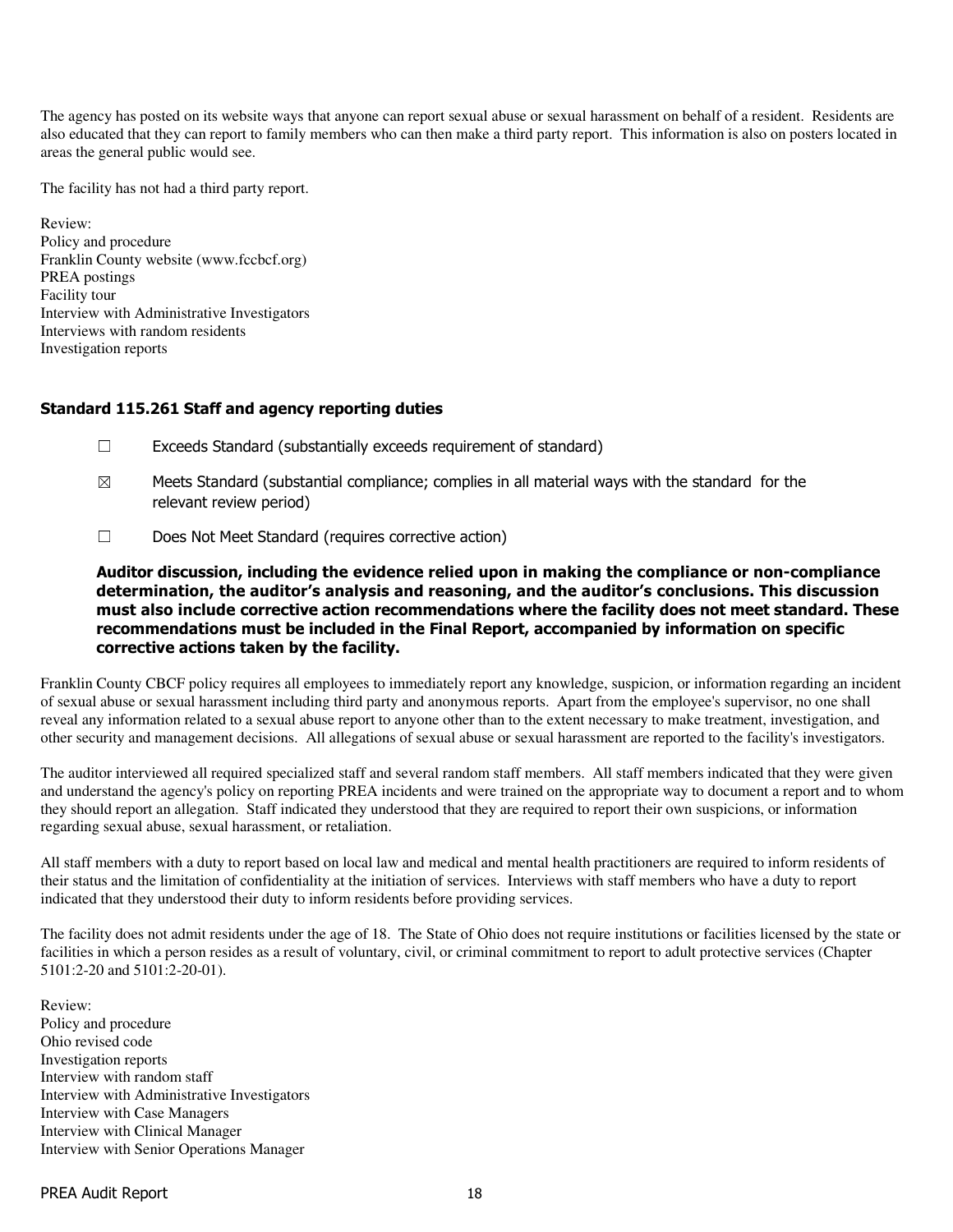## Standard 115.262 Agency protection duties

- $\Box$  Exceeds Standard (substantially exceeds requirement of standard)
- ☐ Meets Standard (substantial compliance; complies in all material ways with the standard for the relevant review period)
- ☒ Does Not Meet Standard (requires corrective action)

Auditor discussion, including the evidence relied upon in making the compliance or non-compliance determination, the auditor's analysis and reasoning, and the auditor's conclusions. This discussion must also include corrective action recommendations where the facility does not meet standard. These recommendations must be included in the Final Report, accompanied by information on specific corrective actions taken by the facility.

Franklin County has several ways in which to protect residents from sexual abuse, sexual harassment, and retaliation. The facility can move residents to different dorms or beds as well as move staff to a different wing in the building or placing them administrative leave during the course of an investigation or after to prevent retaliation.

An interview with the PREA Coordinator, Senior Operations Manager, and Senior Program Coordinator describe the process on how they determine if an alleged victim or abuser should be moved in order to protect the victim from imminent abuse. The practice is to place a staff member on administrative leave if they are accused of sexual harassment or sexual assault during the investigation. The staff member is to have no contact with the facility or other staff member until a determination has been made. If another resident is the alleged abuser, the abuser and victim can be separated either by housing unit or dorm until a determination has been made.

The facility administratively investigated an allegation of resident on resident sexual harassment between roommates. The allegation was determined to be unsubstantiated. The auditor was able to interview with alleged victim during the onsite visit. The alleged victim reported that he still felt threatened by the alleged abuser and when he tried to bring the situation up in group, he was charged with retaliation. The alleged victim and abuser were roommates at the time of the allegation but facility management did not separate them during or after the allegation. The auditor spoke with facility management during the audit about concerns for resident protection during and after allegations. The PREA Coordinator was worried that residents would be able to manipulate bed movement by making false allegations. The auditor gave guidance on how staff could make determinations on which resident (abuser or victim) could be moved, where to move the resident, and that residents could be disciplined for making knowing false allegations.

The auditor was able to speak with the Director during a separate visit and address protection and retaliation concerns.

#### CORRECTIVE ACTIONS:

Facility management needs to create a system that take seriously allegations of sexual abuse and sexual harassment and assess whether moving the alleged abuser or alleged victim in appropriate to keep resident safe. This is especially important when the allegation includes roommates.

Review: Policy and procedure Investigation reports Interview with Human Resource staff Interview with PREA Coordinator Interview with Senior Operations Manager Interview with Senior Program Manager Interview with Director Interview with Operations Supervisor

# Standard 115.263 Reporting to other confinement facilities

- ☐ Exceeds Standard (substantially exceeds requirement of standard)
- $\boxtimes$  Meets Standard (substantial compliance; complies in all material ways with the standard for the relevant review period)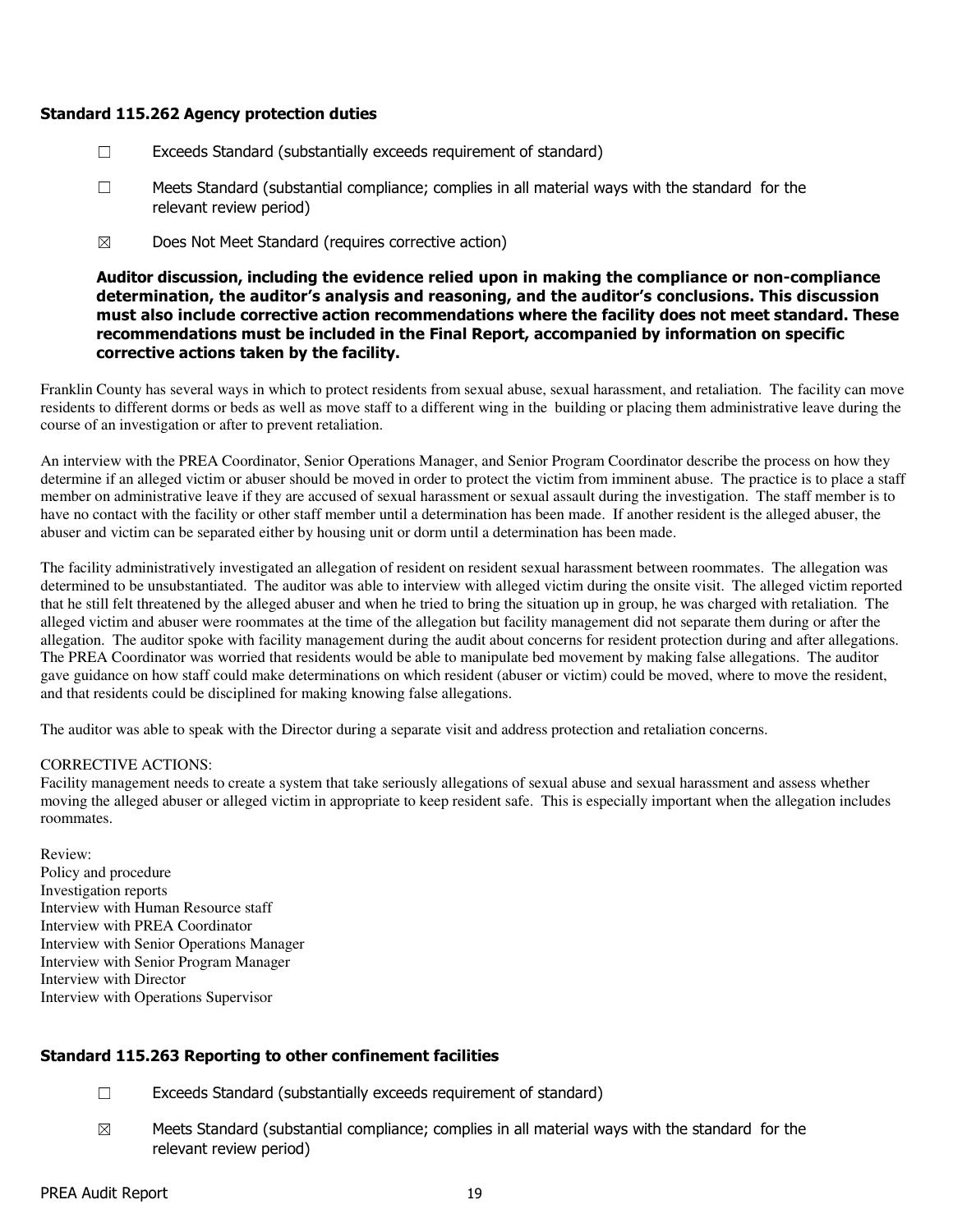☐ Does Not Meet Standard (requires corrective action)

## Auditor discussion, including the evidence relied upon in making the compliance or non-compliance determination, the auditor's analysis and reasoning, and the auditor's conclusions. This discussion must also include corrective action recommendations where the facility does not meet standard. These recommendations must be included in the Final Report, accompanied by information on specific corrective actions taken by the facility.

Upon receiving an allegation that a resident was sexually abused while confined at another corrections facility, the Executive Director shall notify in writing the head of the facility or appropriate central office of the agency where the alleged abuse occurred and inform the PREA Coordinator. The policy requires notification within 72 hours.

Interviews with the Agency's PREA Coordinator and Senior Operations Manager confirmed this practice.

The facility has not received a report from another confinement facility, nor have they reported to another facility a report of sexual abuse or sexual harassment.

Review: Policy and procedure Interview with Executive Director Interview with PREA Coordinator Interview with Senior Operations Manager

# Standard 115.264 Staff first responder duties

- ☐ Exceeds Standard (substantially exceeds requirement of standard)
- $\boxtimes$  Meets Standard (substantial compliance; complies in all material ways with the standard for the relevant review period)
- ☐ Does Not Meet Standard (requires corrective action)

# Auditor discussion, including the evidence relied upon in making the compliance or non-compliance determination, the auditor's analysis and reasoning, and the auditor's conclusions. This discussion must also include corrective action recommendations where the facility does not meet standard. These recommendations must be included in the Final Report, accompanied by information on specific corrective actions taken by the facility.

Franklin County has a policy outlining first responder duties for any allegation of sexual abuse. The policy contains instructions for how to separate the abuser and victim, protect and preserve evidence until appropriate authorities can collect it, not to allow the abuser to destroy evidence, request that the victim does not destroy any evidence, and enacting the PREA coordinated response plan, can collect it. All staff are trained on first responder duties (security and non-security staff).

Interviews of security and program staff indicate that staff know the appropriate steps to take to preserve and protect evidence and support the victim. All staff seemed comfortable with the first responder duties and confident that they would respond appropriately based upon their training.

The facility has a sexual abuse first responder checklist. The checklist has completion steps for non-security and security responders. There is also a first responder flow chart outlining security and non-security staff responsibilities.

Review: Policy and procedure Coordinated response plan Sexual Abuse First Responder Checklist First Responder flow chart Interviews with random staff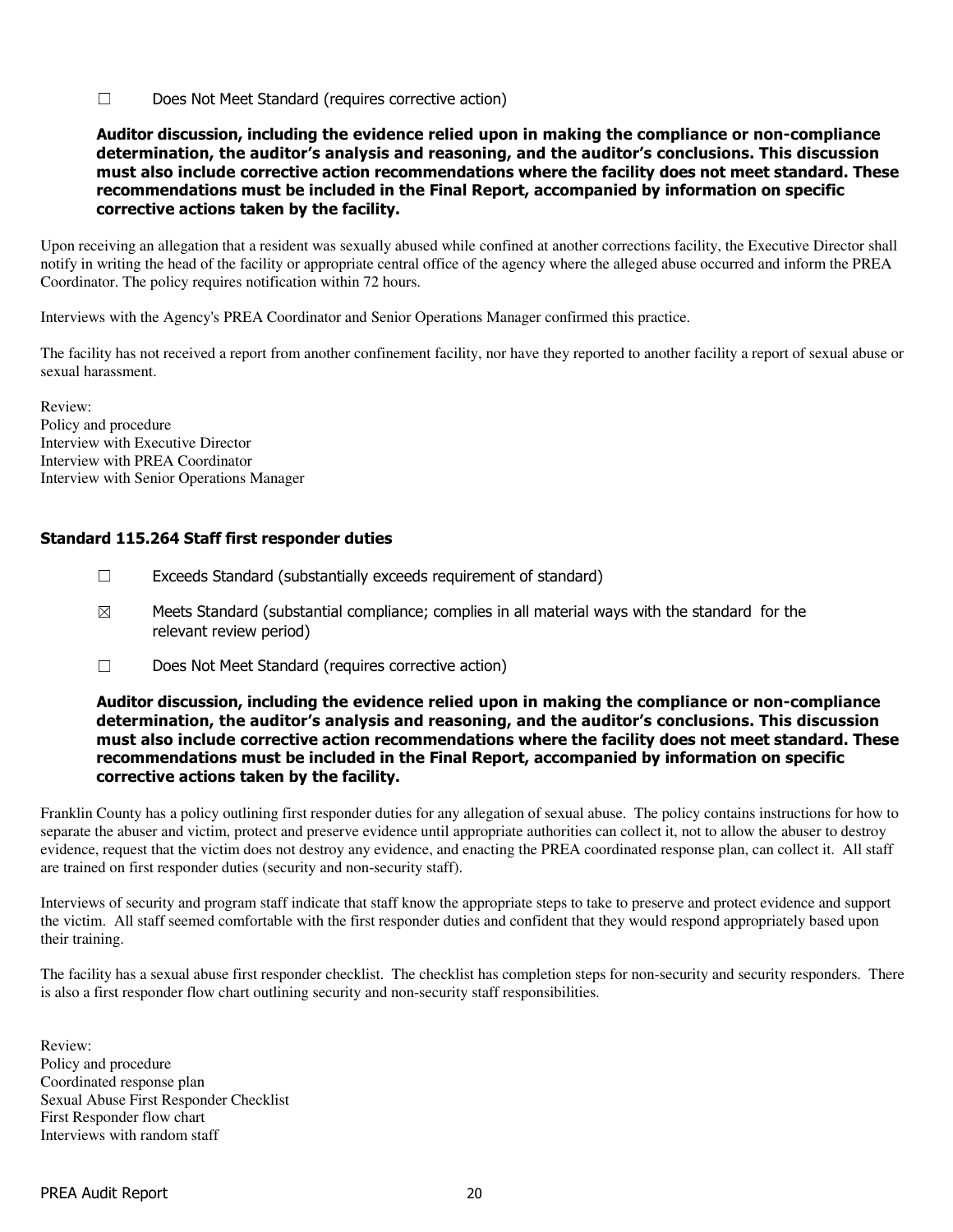### Standard 115.265 Coordinated response

- $\Box$  Exceeds Standard (substantially exceeds requirement of standard)
- ☐ Meets Standard (substantial compliance; complies in all material ways with the standard for the relevant review period)
- ☒ Does Not Meet Standard (requires corrective action)

Auditor discussion, including the evidence relied upon in making the compliance or non-compliance determination, the auditor's analysis and reasoning, and the auditor's conclusions. This discussion must also include corrective action recommendations where the facility does not meet standard. These recommendations must be included in the Final Report, accompanied by information on specific corrective actions taken by the facility.

Franklin County has an appropriate written coordinated response plan to respond to any incident of sexual abuse. The plan includes the steps to take for first responders, medical and mental health practitioners, investigators, and facility leadership. All staff is trained on the plan and this was confirmed through interviews with security and program staff.

During staff interviews, staff knew and could articulate the coordinated response plan. All staff knew the entire plan and did not differentiate between security and non-security tasks. Staff was able to disclose the location of the plan.

#### CORRECTIVE ACTION:

After the facility's initial onsite visit, the auditor was notified that there was a report of an alleged sexual assault. Due this particular resident filing a previous allegation, the facility made arrangements for the resident to be removed from the facility in order to ensure the resident would not be assaulted again and be able to get treatment. The facility staff did not follow the coordinated response plan as outline. The facility needs to develop a plan that enables staff to know and follow proper protocol following a report of sexual abuse.

Review: Policy and procedure Coordinated response plan Sexual Abuse First Responder Checklist First Responder flow chart Interview with random staff Email notification of allegation from victim Interview with Director

# Standard 115.266 Preservation of ability to protect residents from contact with abusers

- $\Box$  Exceeds Standard (substantially exceeds requirement of standard)
- ☐ Meets Standard (substantial compliance; complies in all material ways with the standard for the relevant review period)
- ☐ Does Not Meet Standard (requires corrective action)

Auditor discussion, including the evidence relied upon in making the compliance or non-compliance determination, the auditor's analysis and reasoning, and the auditor's conclusions. This discussion must also include corrective action recommendations where the facility does not meet standard. These recommendations must be included in the Final Report, accompanied by information on specific corrective actions taken by the facility.

N/A: The PREA Coordinator indicates that the facility is not under any collective bargaining agreements – a non-union agency.

# Standard 115.267 Agency protection against retaliation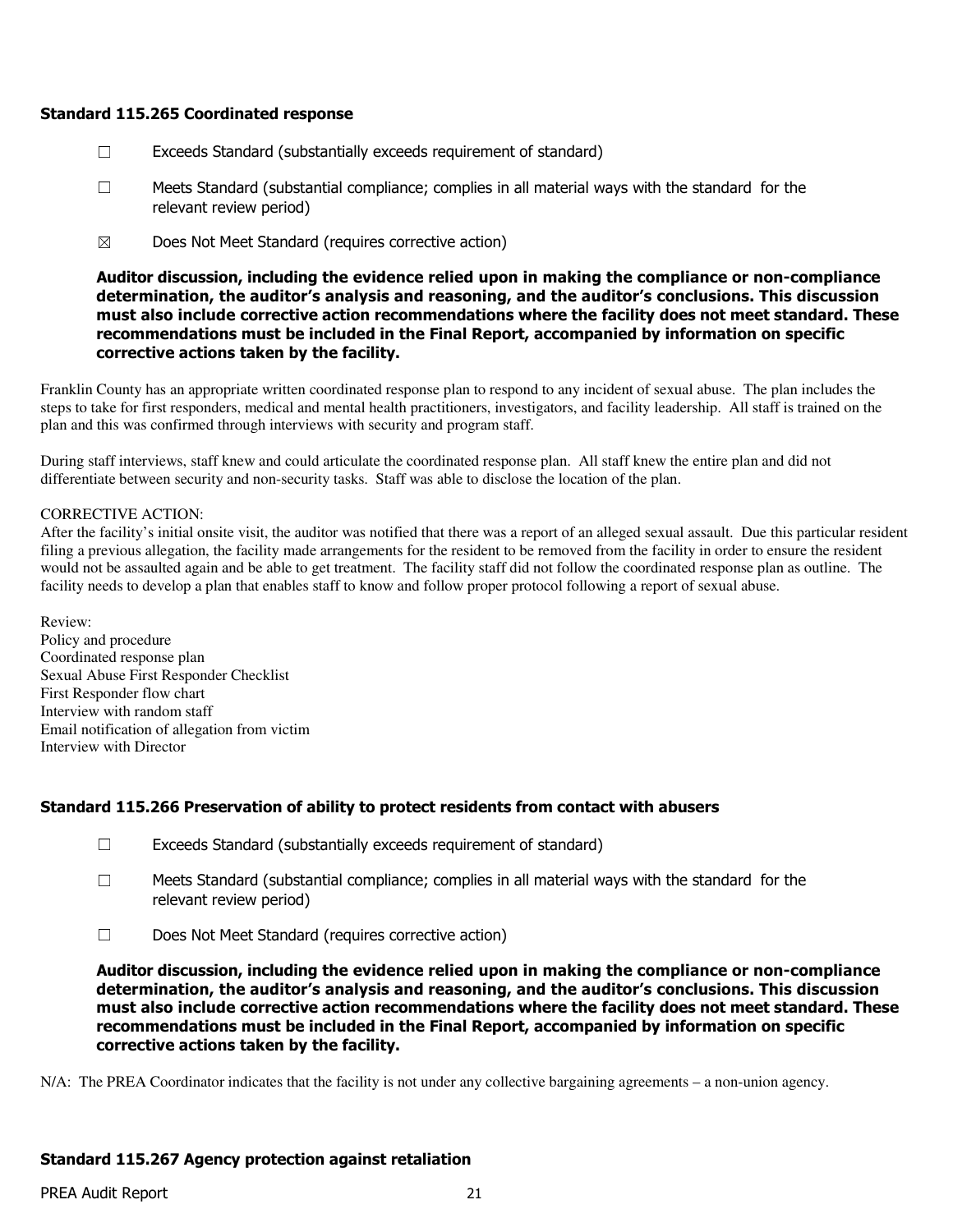- $\Box$  Exceeds Standard (substantially exceeds requirement of standard)
- ☐ Meets Standard (substantial compliance; complies in all material ways with the standard for the relevant review period)
- ☒ Does Not Meet Standard (requires corrective action)

### Auditor discussion, including the evidence relied upon in making the compliance or non-compliance determination, the auditor's analysis and reasoning, and the auditor's conclusions. This discussion must also include corrective action recommendations where the facility does not meet standard. These recommendations must be included in the Final Report, accompanied by information on specific corrective actions taken by the facility.

The agency has a policy to protect all residents and staff who report sexual abuse or sexual harassment or cooperate with sexual abuse or sexual harassment investigations from retaliation. The facility has assigned the PREA Coordinator or designee as the staff responsible for monitoring against retaliation for at least 90 days. In the case of resident victims, a status check is completed by the assigned counselor.

The facility has the ability to move victim, offender, or employees to other parts of the facility in order to protect against retaliation. Staff members can be placed on administrative leave if necessary.

Interviews with the agency's PREA Coordinator and Senior Operations Manager confirmed the monitoring process.

Staff verified during interviews that their PREA training includes how to detect and protect others from retaliation, and that they have a right to be free from retaliation when reporting or cooperating in an investigation. Residents also verified that they have received information on their right to be free from retaliation.

The auditor interviewed a resident who had reported an allegation of sexual abuse. The allegation was determined to be unsubstantiated. The resident complained that staff disciplined him for retaliation against the alleged abuser and that the staff did not remove him or the alleged victim from the dorm room. The staff did not place the victim on retaliation watch. After the onsite visit, the auditor received an email from this resident alleging sexual abuse from the same abuser.

#### CORRECTIVE ACTION:

The facility has a duty to ensure that residents are not subject to retaliation during sexual abuse allegations unless the allegation was determined to be unfounded. The facility did not make necessary housing changes during the initial allegation or after the incident of retaliation. The auditor spoke with management staff during the onsite visit about the importance of protecting residents.

Review: Policy and procedure Training records Interview with Case Manager Interview with Operations Supervisor Interview with PREA Coordinator Interview with random staff Interview with random residents Interview with Senior Operations Manager Interview with Senior Program Manger Interview with Director Email from alleged victim

### Standard 115.271 Criminal and administrative agency investigations

- $\Box$  Exceeds Standard (substantially exceeds requirement of standard)
- $\boxtimes$  Meets Standard (substantial compliance; complies in all material ways with the standard for the relevant review period)
- ☐ Does Not Meet Standard (requires corrective action)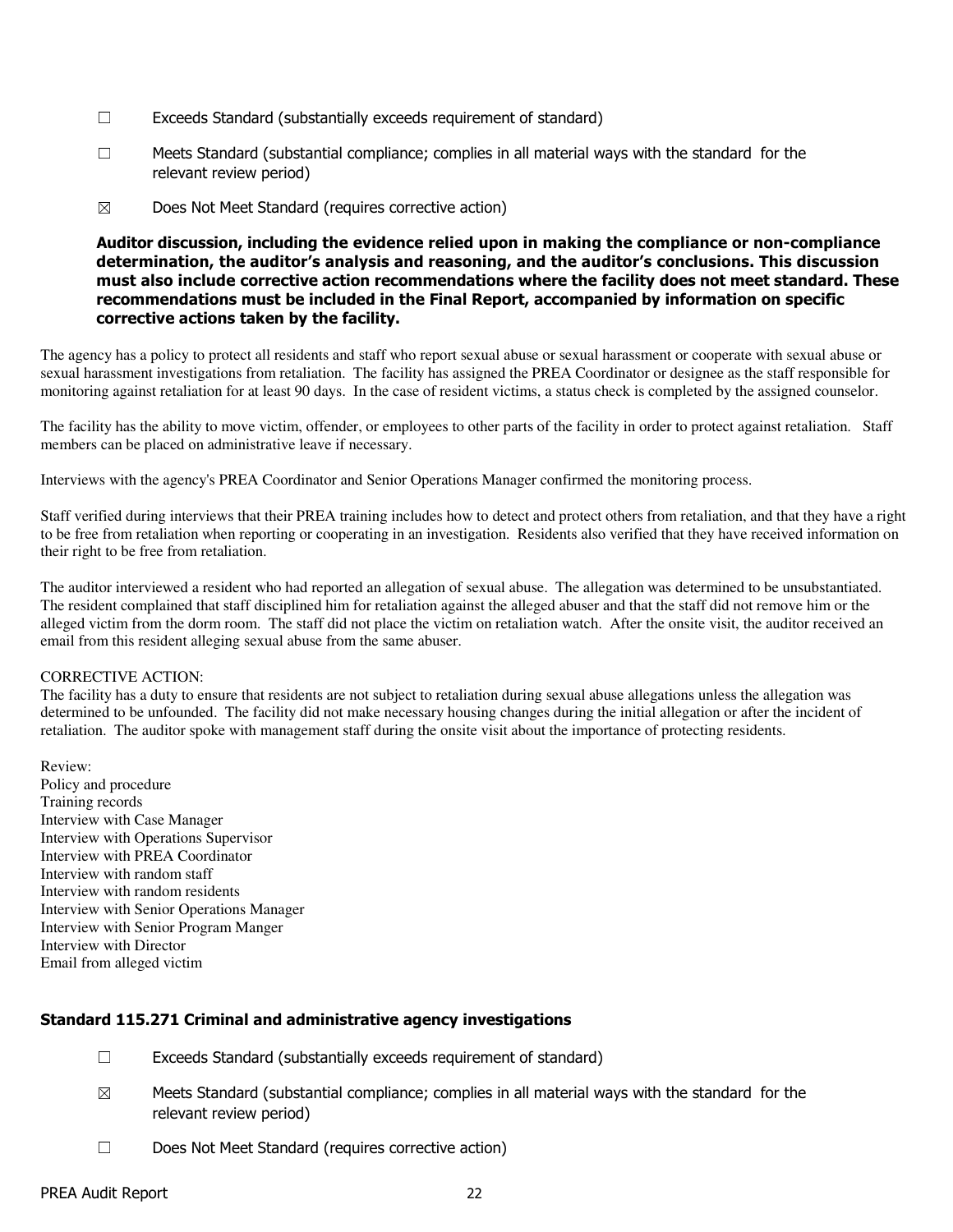### Auditor discussion, including the evidence relied upon in making the compliance or non-compliance determination, the auditor's analysis and reasoning, and the auditor's conclusions. This discussion must also include corrective action recommendations where the facility does not meet standard. These recommendations must be included in the Final Report, accompanied by information on specific corrective actions taken by the facility.

All allegations of sexual abuse or sexual harassment including third party and anonymous reports are administratively investigated by a trained investigator and any report that appears criminal in nature are referred to the Franklin County Sheriff's Office who has the legal authority to conduct a criminal investigation.

The agency has a policy that requires an administrative investigation of all allegations of sexual abuse and sexual harassment, and that any allegation that is criminal in nature is referred to the Franklin County Sheriff's Office. The facility has referred one allegation of staff sexual misconduct to the Franklin County's Sheriff's office for a criminal investigation.

The facility conducted nine investigations during this audit cycle:

Investigation #1: A resident made a sexual harassment allegation against another resident. The allegation was administratively investigated and determined to be substantiated. There was no criminal activity so no referral for a criminal investigation was necessary.

Investigation #2: A resident made a sexual harassment allegation against another resident. The allegation was administratively investigated and determined to be unsubstantiated. There was no criminal actively so no referral for a criminal investigation was necessary.

Investigation #3: A resident made a sexual abuse allegation against another resident. The allegation was administratively investigated and determined to be substantiated. There was no criminal activity so no referral for a criminal investigation was necessary.

Investigation #4: A resident made a sexual harassment allegation against another resident. This allegation was administratively investigated and determined to be substantiated. There was no criminal activity involved so the incident was not referred to the Franklin County Sheriff's Office.

Investigation #5: A resident made sexual abuse allegation against another resident. This allegation was administratively investigated and determined to be substantiated. There was no criminal activity involved so the incident was not referred to the Franklin County Sheriff's Office.

Investigation #6: A resident made a sexual abuse allegation against another resident. The allegation was administratively investigated and determined to be substantiated. There was no criminal activity so no referral for criminal investigation was made.

Investigation #7: A resident made a sexual abuse allegation against another resident. The allegation was administratively investigated and determined to be substantiated. There was no criminal activity so no referral for criminal investigation was made.

Investigation #8: A resident made a sexual abuse allegation against a staff member. Because criminal activity was apparent, the facility made a referral to the Franklin County Sheriff's Office for a criminal investigation. The allegation was criminally investigated by Franklin County Sheriff's Office and determined to be substantiated. The staff member was prosecuted and found guilty of a felony 3 sexual battery charge.

Investigation #9: A resident made a sexual harassment allegation against another resident. The allegation was administratively investigated and determined to be unsubstantiated. There was no criminal activity so no referral for criminal investigation was made.

The agency investigators were interviewed and walked through their process of investigating any PREA related complaint and how this information is used determine whether an allegation is substantiated, unsubstantiated, or unfounded. The investigators collect all relevant information (interviews with staff, victim, witness, and the abuser; review any surveillance information, and make note of any facility issue that could have aided in the allegation) and pass this information along with a recommendation to the PREA Coordinator. The PREA Coordinator determines the outcome of the investigation.

The investigators written report includes whether staff actions or failures to act contribute to the abuse and a description of the physical and testimonial evidence, the reasoning behind credibility assessments, and investigative facts and findings. The investigator would work closely with the sheriff's office should the facility have an allegation that needed criminal referral. The administrative investigator would report the outcome of the investigation to the resident.

The PREA Coordinator maintains all records from all allegations for as long as the abuser is incarcerated or employed by the agency, plus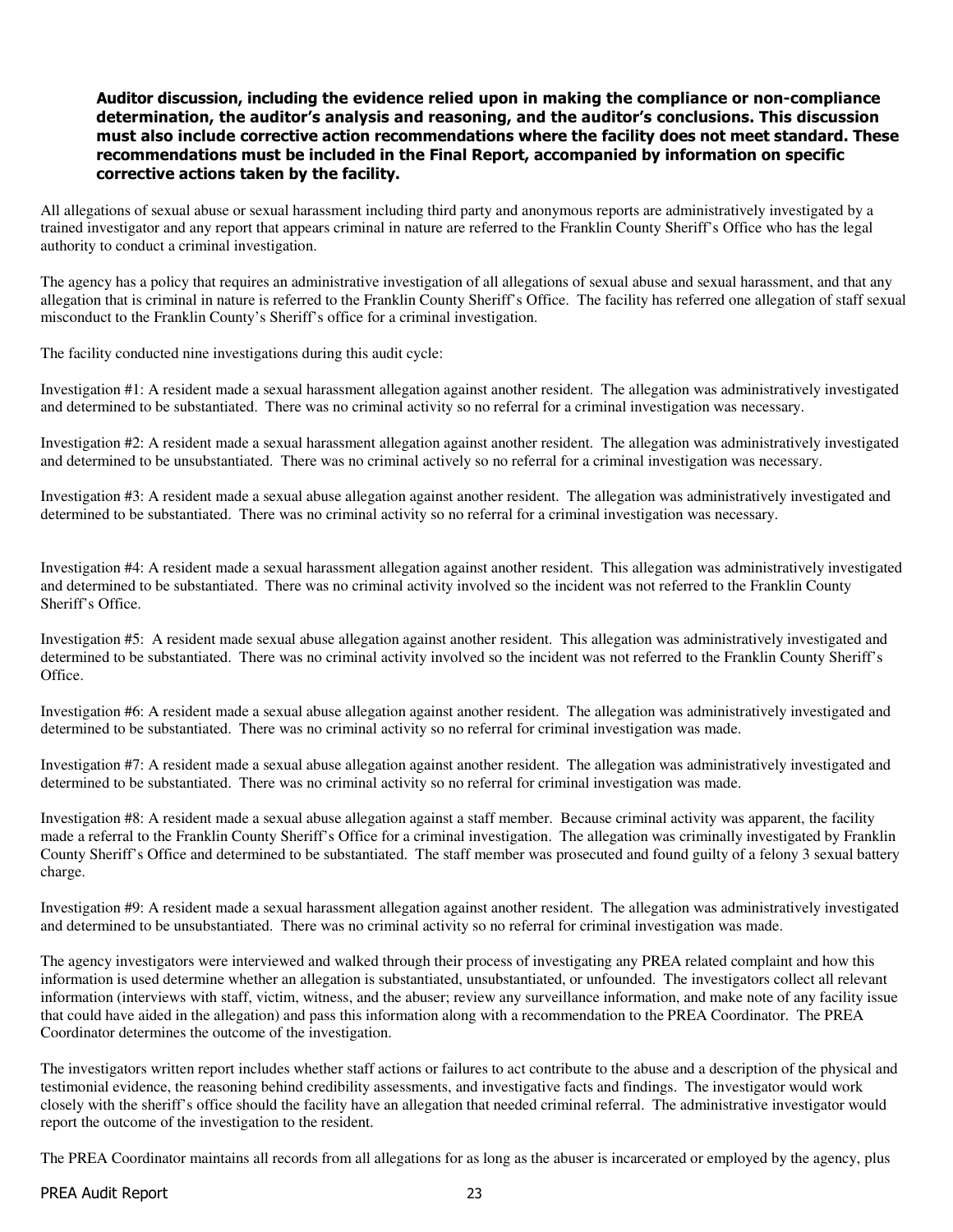five years.

Review: Policy and Procedure Interview with Administrative Investigators Review of investigation reports

# Standard 115.272 Evidentiary standard for administrative investigations

- $\Box$  Exceeds Standard (substantially exceeds requirement of standard)
- $\boxtimes$  Meets Standard (substantial compliance; complies in all material ways with the standard for the relevant review period)
- ☐ Does Not Meet Standard (requires corrective action)

Auditor discussion, including the evidence relied upon in making the compliance or non-compliance determination, the auditor's analysis and reasoning, and the auditor's conclusions. This discussion must also include corrective action recommendations where the facility does not meet standard. These recommendations must be included in the Final Report, accompanied by information on specific corrective actions taken by the facility.

By agency policy and confirmed by investigators and PREA Coordinator interviews, the agency imposes a standard of preponderance of evidence or 51% to substantiate an allegation of sexual abuse or sexual harassment.

The PREA Coordinator makes the final determination of investigation outcome.

Review: Policy and Procedure Interview with Administrative Investigators Interview with PREA Coordinator

# Standard 115.273 Reporting to residents

- $\Box$  Exceeds Standard (substantially exceeds requirement of standard)
- $\boxtimes$  Meets Standard (substantial compliance; complies in all material ways with the standard for the relevant review period)
- ☐ Does Not Meet Standard (requires corrective action)

Auditor discussion, including the evidence relied upon in making the compliance or non-compliance determination, the auditor's analysis and reasoning, and the auditor's conclusions. This discussion must also include corrective action recommendations where the facility does not meet standard. These recommendations must be included in the Final Report, accompanied by information on specific corrective actions taken by the facility.

The administrative investigator is responsible for informing a resident who alleges sexual abuse the outcome of the investigation. The facility request information from the legal authority if the investigation is criminal in nature to inform the alleged victim of the outcome of an investigation.

The notice includes whether the abuser, if a staff member, is no longer posted in the resident's unit; no longer employed at the facility; has been indicted on a charge related to the sexual abuse within the facility; or has been convicted on a charge related to sexual abuse within the facility. The notice includes whether the abuser, if another resident, has been indicted on a charge related to sexual abuse within the facility or has been convicted on a charge related to sexual abuse within the facility.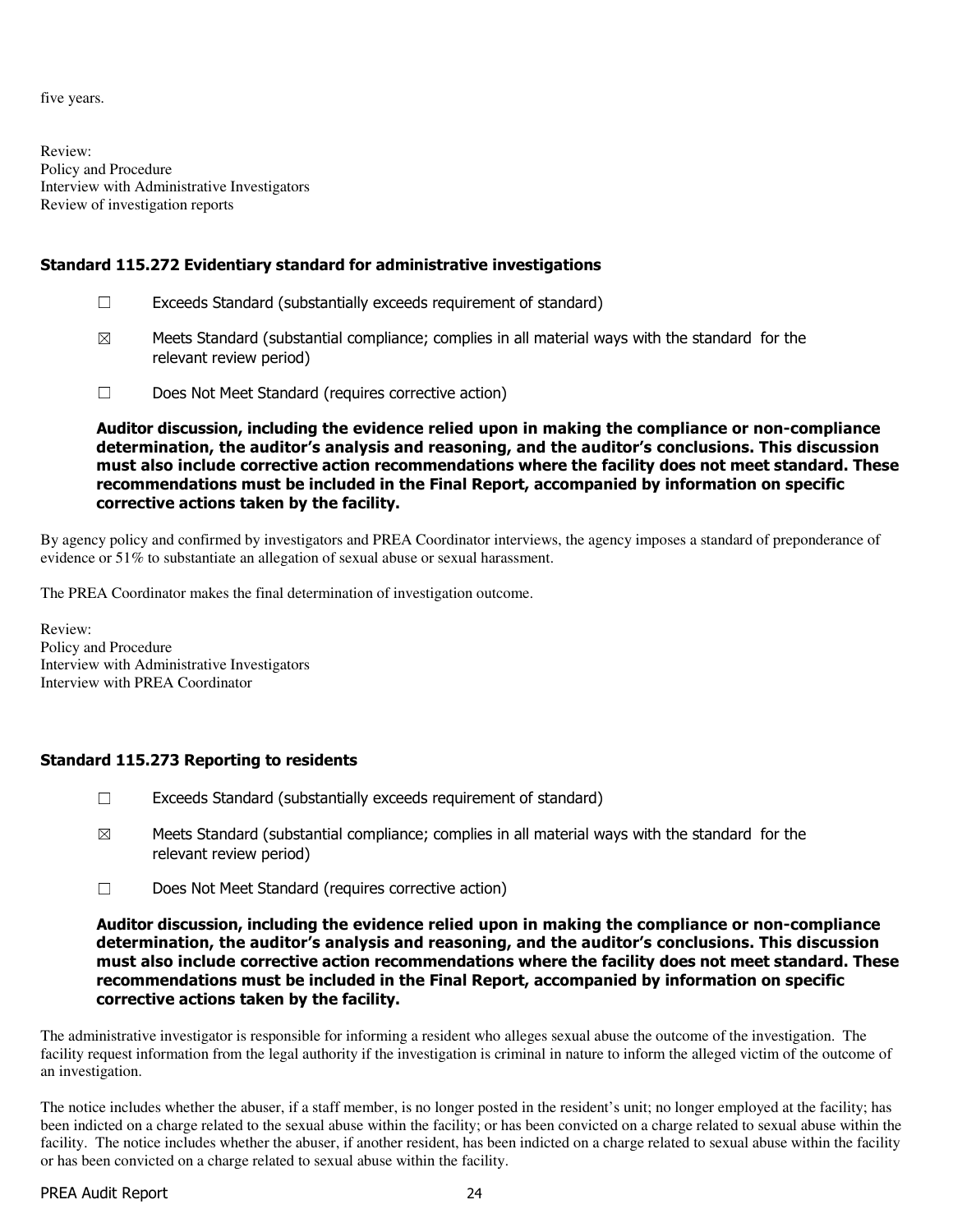All residents who alleged some type of PREA allegation during this audit cycle received a notice of investigation outcome and signed that they had received such notice.

Review: Policy and procedure Review outcome notice Interview with PREA Coordinator

# Standard 115.276 Disciplinary sanctions for staff

- ☐ Exceeds Standard (substantially exceeds requirement of standard)
- $\boxtimes$  Meets Standard (substantial compliance; complies in all material ways with the standard for the relevant review period)
- ☐ Does Not Meet Standard (requires corrective action)

Auditor discussion, including the evidence relied upon in making the compliance or non-compliance determination, the auditor's analysis and reasoning, and the auditor's conclusions. This discussion must also include corrective action recommendations where the facility does not meet standard. These recommendations must be included in the Final Report, accompanied by information on specific corrective actions taken by the facility.

Franklin County outlines its progressive disciplinary plan in its policy and procedure. A review of the policy states that any staff member found to have engaged in sexual abuse will be terminated. Termination or resignations by staff will not void an investigation and any criminal activity will be reported to the legal authority and to any relevant licensing agency. Policy also indicates that the agency will notify law enforcement or any relevant licensing boards of any terminations or resignations based upon violations of the agency's resident sexual abuse and sexual harassment prevention policy when such behavior is criminal in nature.

All staff interviewed understood that anyone engaging in sexual harassment will be disciplined according to agency policy and that they would be terminated for participating in sexual abuse. Staff indicated that they are required to report any suspicion to their immediate supervisor and that they would not have any issue reporting a coworker for violation of the zero tolerance policy.

The auditor reviewed agency policy, the employee handbook, and interviewed the Executive Director, PREA Coordinator, and Human Resource staff to confirm the disciplinary process for employees found to have substantially engaged in sexual harassment or sexual abuse against residents. All agency leadership stated that any employee found to have engaged in sexual abuse will be immediately terminated from the facility and law enforcement would be notified.

The facility did an administrative investigation into staff sexual misconduct during this audit cycle. The administrative investigation resulted in a determination of substantiated and the allegation was referred to the Franklin County Sheriff's Office for a criminal investigation. The sheriff's brought charges against the staff member who was subsequently found guilty. The staff member was terminated.

Review: Policy and procedure Employee handbook Interview with Human Resource staff Interview with Administrative Investigators Interview with random staff members Interview with PREA Coordinator Interview with Senior Operations Manager

# Standard 115.277 Corrective action for contractors and volunteers

☐ Exceeds Standard (substantially exceeds requirement of standard)

PREA Audit Report 25  $\boxtimes$  Meets Standard (substantial compliance; complies in all material ways with the standard for the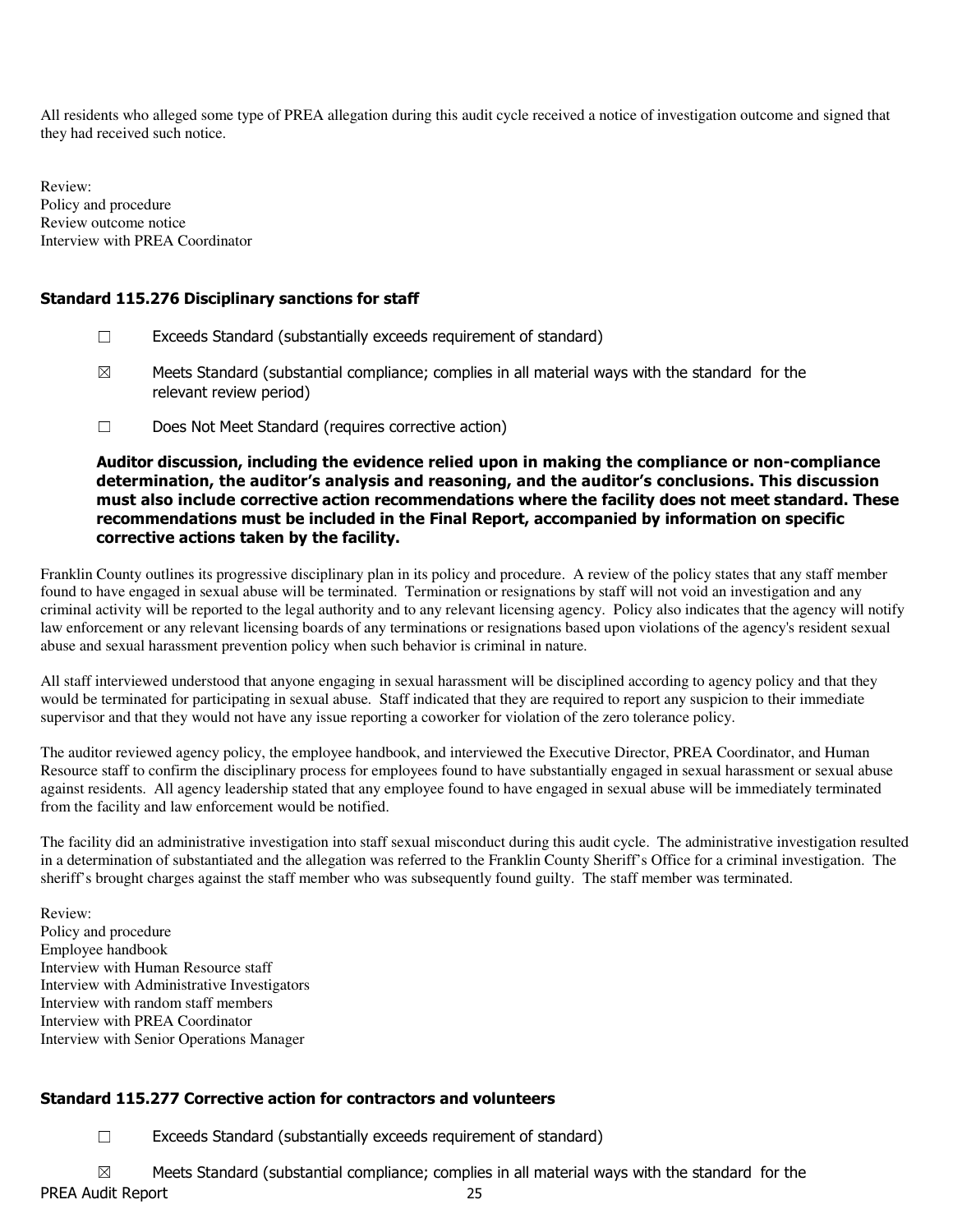relevant review period)

☐ Does Not Meet Standard (requires corrective action)

Auditor discussion, including the evidence relied upon in making the compliance or non-compliance determination, the auditor's analysis and reasoning, and the auditor's conclusions. This discussion must also include corrective action recommendations where the facility does not meet standard. These recommendations must be included in the Final Report, accompanied by information on specific corrective actions taken by the facility.

All contractors and volunteers are made aware of the agency's zero tolerance policy toward sexual abuse and sexual harassment. Each must participate in PREA training where they will be taught how to prevent, detect, respond, and report sexual harassment and sexual abuse. They will also learn the consequences of participating in any type of sexual misconduct. Contractors and volunteers sign an agreement that they could be removed from the facility for any acts of sexual abuse or sexual harassment.

The facility has not removed any contractor or volunteer for a PREA issue.

Review: Policy and procedure Contractor/volunteer sign-in sheet Contractor/volunteer training curriculum Interview with PREA Coordinator Investigation reports

### Standard 115.278 Disciplinary sanctions for residents

- ☐ Exceeds Standard (substantially exceeds requirement of standard)
- $\boxtimes$  Meets Standard (substantial compliance; complies in all material ways with the standard for the relevant review period)
- ☐ Does Not Meet Standard (requires corrective action)

## Auditor discussion, including the evidence relied upon in making the compliance or non-compliance determination, the auditor's analysis and reasoning, and the auditor's conclusions. This discussion must also include corrective action recommendations where the facility does not meet standard. These recommendations must be included in the Final Report, accompanied by information on specific corrective actions taken by the facility.

A review of the resident handbook shows how it outlines resident conduct and prohibits all sexual activity between residents and disciplines residents for such activity. Residents are given a handbook at intake and the contents are reviewed with the resident. Consensual sexual contact between residents is not considered a PREA violation.

During resident interviews, all residents affirmed that they received a handbook at intake and the rules and discipline policies regarding sexual abuse and sexual harassment were reviewed with them. All residents interviewed understood fully the seriousness of the agency's Zero Tolerance Policy and the consequences of participating in sexual misconduct.

Residents reporting allegations of sexual abuse and sexual harassment will not be disciplined if the report is made in good faith based upon reasonable belief that the alleged contact occurred regardless if an investigation does not establish evidence sufficient to substantiate an allegation.

The substantiated allegations involving resident on resident sexual harassment led to in-house disciplinary action.

PREA Audit Report 26 Review: Policy and procedure Resident handbook Interviews with residents Interview with PREA Coordinator Interview with Senior Operations Manager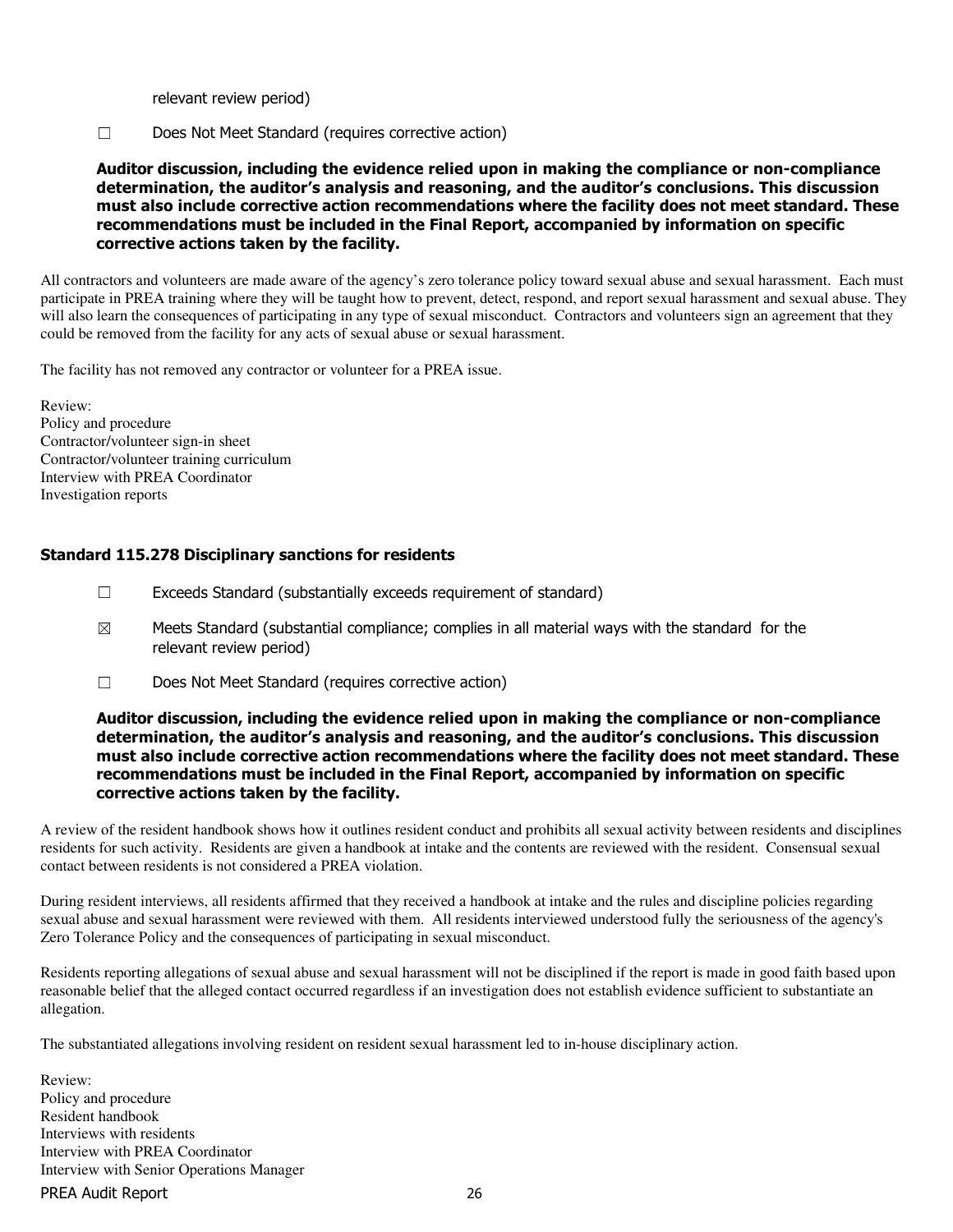Interview with Senior Program Manager Investigation reports

# Standard 115.282 Access to emergency medical and mental health services

- ☐ Exceeds Standard (substantially exceeds requirement of standard)
- $\boxtimes$  Meets Standard (substantial compliance; complies in all material ways with the standard for the relevant review period)
- ☐ Does Not Meet Standard (requires corrective action)

Auditor discussion, including the evidence relied upon in making the compliance or non-compliance determination, the auditor's analysis and reasoning, and the auditor's conclusions. This discussion must also include corrective action recommendations where the facility does not meet standard. These recommendations must be included in the Final Report, accompanied by information on specific corrective actions taken by the facility.

Policy indicates the types of service offered free of charge to an alleged victim of sexual assault. It is documented which types of services where rendered and or declined by the alleged victim on the first responder form. Residents are offered timely information about and timely access to sexually transmitted infection prophylaxis and emergency contraception.

If services are necessary, the Clinical Manager will provide appropriate referrals to community resources and notify the case manager assigned to the resident. The scope of services provided will be determined by the licensed practitioner.

Staff have been notified of the facility's plan on providing services after a sexual abuse/assault incident. The plan outlines how staff is to offer unimpeded access to both emergency and ongoing medical and mental health care. Ongoing medical or mental health care will be at the discretion of the medical provider and is again at no cost to the resident.

First Responder forms indicate if services were offered and accepted or declined.

Resident are informed of their right to free services during PREA education at orientation.

Review: Policy and procedure Coordinated Plan Investigation reports Interview with PREA Coordinator Interview with Senior Operations Manager Interview with Clinical Manager

# Standard 115.283 Ongoing medical and mental health care for sexual abuse victims and abusers

- ☐ Exceeds Standard (substantially exceeds requirement of standard)
- $\boxtimes$  Meets Standard (substantial compliance; complies in all material ways with the standard for the relevant review period)
- ☐ Does Not Meet Standard (requires corrective action)

Auditor discussion, including the evidence relied upon in making the compliance or non-compliance determination, the auditor's analysis and reasoning, and the auditor's conclusions. This discussion must also include corrective action recommendations where the facility does not meet standard. These recommendations must be included in the Final Report, accompanied by information on specific corrective actions taken by the facility.

This facility offers community medical and counseling services for residents who have been sexually abused in jail, lockup, or juvenile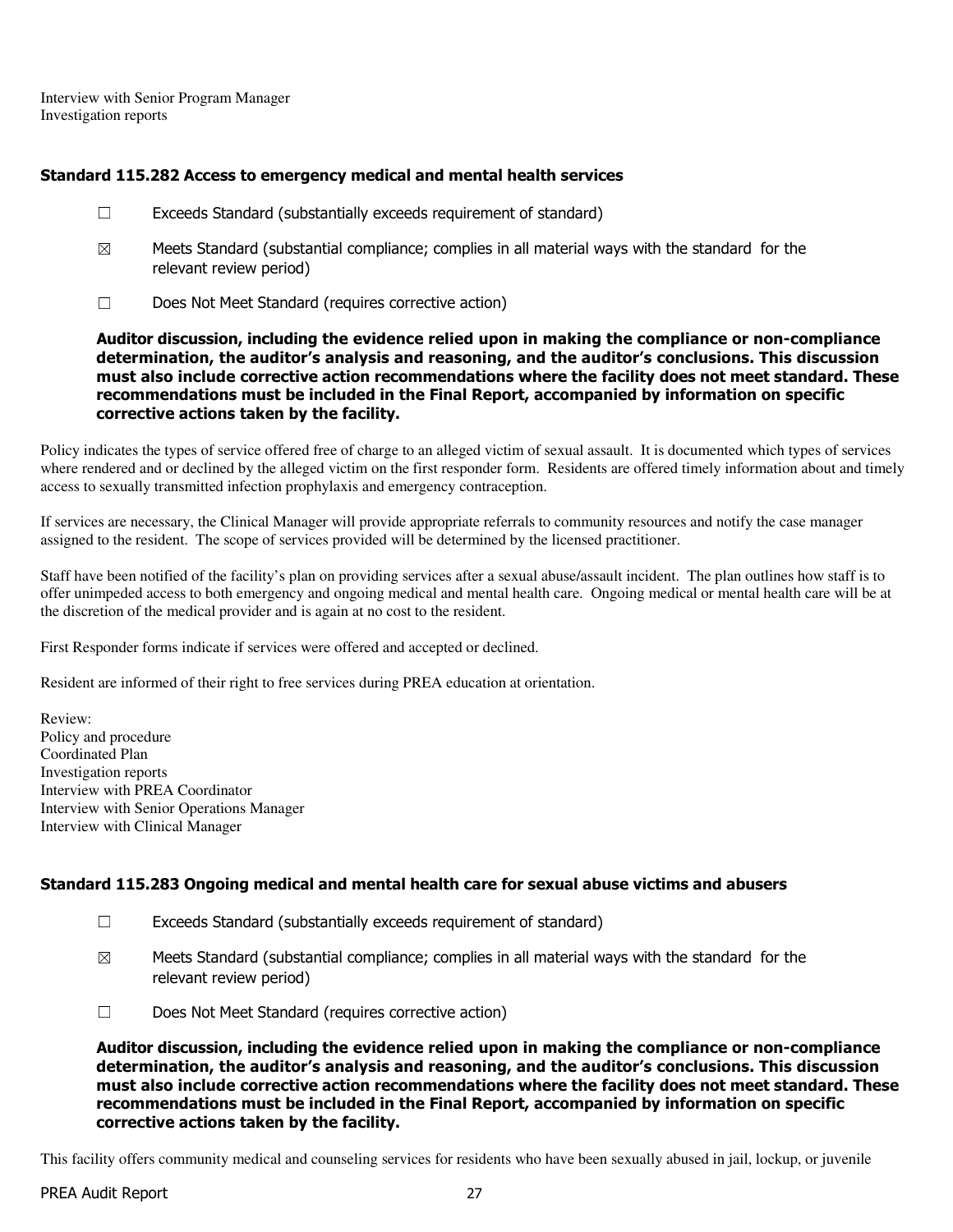facility. This treatment includes testing for sexually transmitted disease. Treatment is offered to all known residents on resident abusers within in 60 days of learning such history. All treatment offered is free of charge.

Staff have been notified of the facility's coordinated response plan. The plan outlines how staff is to offer unimpeded access to both emergency and ongoing medical and mental health care. Ongoing medical or mental health care will be at the discretion of the medical provider and is again at no cost to the resident.

The facility has not had a report of any known resident on resident abuser.

A review of the first responder form shows how staff indicates whether services were offered and accepted or declined. The PREA initial screening form indicates whether a resident has abused others while in a correctional setting. If a resident indicates that he has in fact abused another resident while in a corrections setting, the agency's Clinical Manager will make a determination if additional treatment or referrals for community treatment is necessary.

The facility had not a report of a resident being sexually abused while in a jail, lockup, or juvenile facility.

The Clinical Manager has confirmed the process and practice of how staff will provide unimpeded access to necessary emergency and/or ongoing medical and mental health services.

Review: Policy and procedure Coordinated response plan PREA initial assessments Interview with Clinical Manager Interview with Senior Operation Manager Interview with PREA Coordinator

#### Standard 115.286 Sexual abuse incident reviews

- ☐ Exceeds Standard (substantially exceeds requirement of standard)
- $\boxtimes$  Meets Standard (substantial compliance; complies in all material ways with the standard for the relevant review period)
- ☐ Does Not Meet Standard (requires corrective action)

Auditor discussion, including the evidence relied upon in making the compliance or non-compliance determination, the auditor's analysis and reasoning, and the auditor's conclusions. This discussion must also include corrective action recommendations where the facility does not meet standard. These recommendations must be included in the Final Report, accompanied by information on specific corrective actions taken by the facility.

Franklin County has an agency policy on a review of all substantiated or unsubstantiated allegations of sexual abuse within 30 days of the conclusion of the investigation. The review team includes administrative staff and any other employee deemed appropriate.

The team, per policy, considers whether a change in policy or practice will better prevent, detect, or respond to sexual abuse; if the incident or allegation was motivated by race, ethnicity, gender identity, gang affiliation, or any other group dynamic; if any physical barriers in the area enabled the abuse; adequacy of staffing levels; and whether monitoring technology should be deployed or augmented to supplement supervision by staff.

Franklin County CBCF conducted SART reviews on allegations of sexual abuse during this audit cycle. The team reviewed the cases and made determinations on policy or practice changes when necessary. Interview with PREA Coordinator and Senior Operations Manager indicates that all executive approved recommendations will be implemented the facility will document implementation or the reason for not implementing.

A later interview with the Director reviewed the teams process for making changes when necessary after any allegation.

Review: Policy and procedure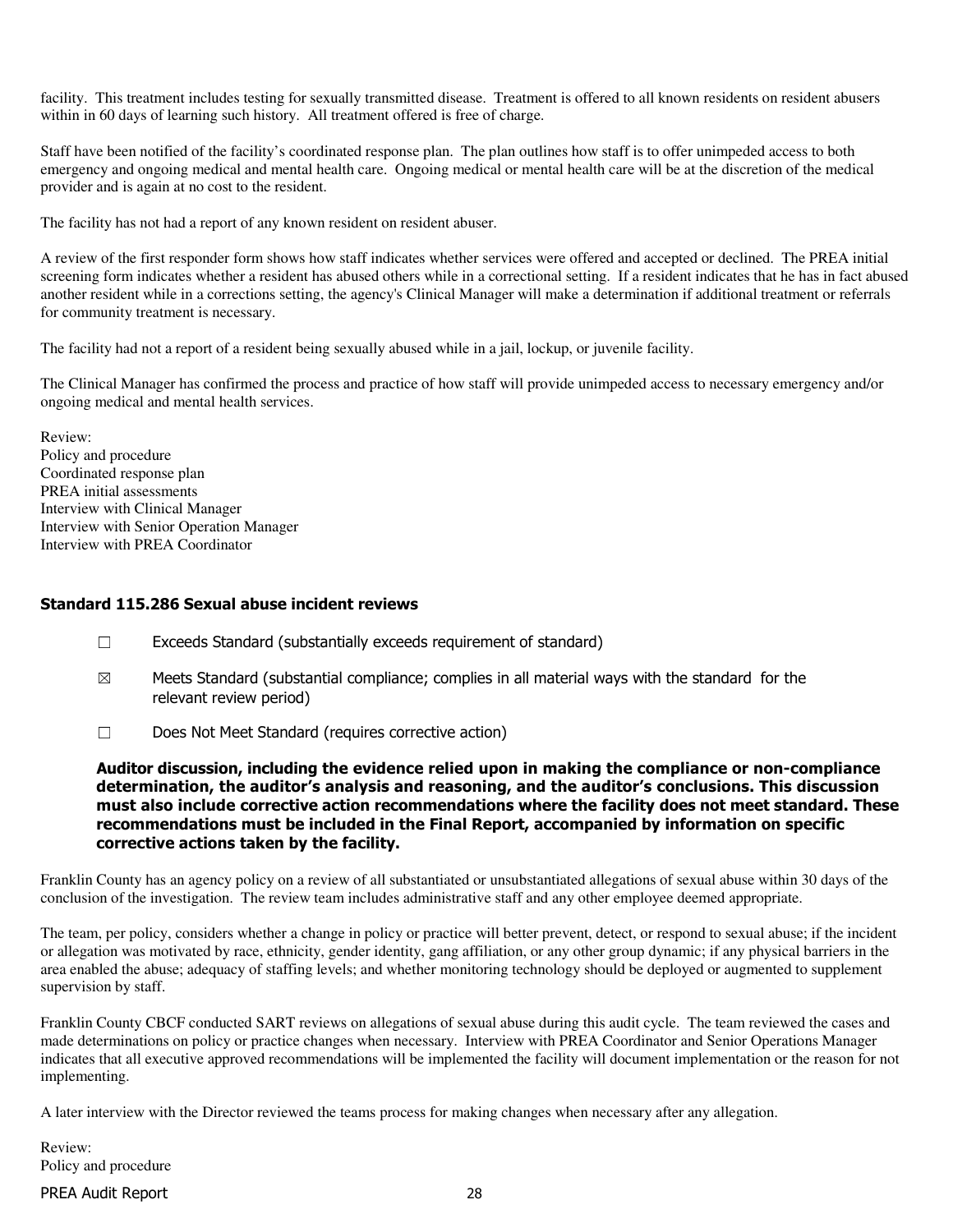Sexual Abuse Case Review report Interview with PREA Coordinator Interview with Senior Operations Manager Interview with Senior Program Manager Interview with Director

### Standard 115.287 Data collection

- ☐ Exceeds Standard (substantially exceeds requirement of standard)
- $\boxtimes$  Meets Standard (substantial compliance; complies in all material ways with the standard for the relevant review period)
- ☐ Does Not Meet Standard (requires corrective action)

Auditor discussion, including the evidence relied upon in making the compliance or non-compliance determination, the auditor's analysis and reasoning, and the auditor's conclusions. This discussion must also include corrective action recommendations where the facility does not meet standard. These recommendations must be included in the Final Report, accompanied by information on specific corrective actions taken by the facility.

Franklin County has an agency policy for data collection and statistical reporting of all necessary information in the most recent version of the Survey of Sexual Violence. The auditor reviewed the most recent information collected by the agency and has confirmed that the agency collects the appropriate data on all allegations of sexual abuse and aggregates this information annually.

The facility's PREA Coordinator collects the data and completes the Survey of Sexual Victimizations.

The agency has not received a request to supply the Department of Justice with this information.

Review: Policy and procedure SSV-4 Interview with PREA Coordinator

# Standard 115.288 Data review for corrective action

- $\Box$  Exceeds Standard (substantially exceeds requirement of standard)
- $\boxtimes$  Meets Standard (substantial compliance; complies in all material ways with the standard for the relevant review period)
- ☐ Does Not Meet Standard (requires corrective action)

### Auditor discussion, including the evidence relied upon in making the compliance or non-compliance determination, the auditor's analysis and reasoning, and the auditor's conclusions. This discussion must also include corrective action recommendations where the facility does not meet standard. These recommendations must be included in the Final Report, accompanied by information on specific corrective actions taken by the facility.

The facility uses information collected in 115.287 to make improvements in how the agency prevents, detects, and responds to incidents of sexual abuse and sexual harassment. The report compares the current year's data with those of previous years, and includes the updates made from previous year's reports. The information contained in the report is based on a calendar year and the report with this information can be found on the agency's website.

The information in the report has been reviewed and approved by the Executive Director.

The information in the report does not contain any identifying information that would need to be redacted in order to protect the safety of an